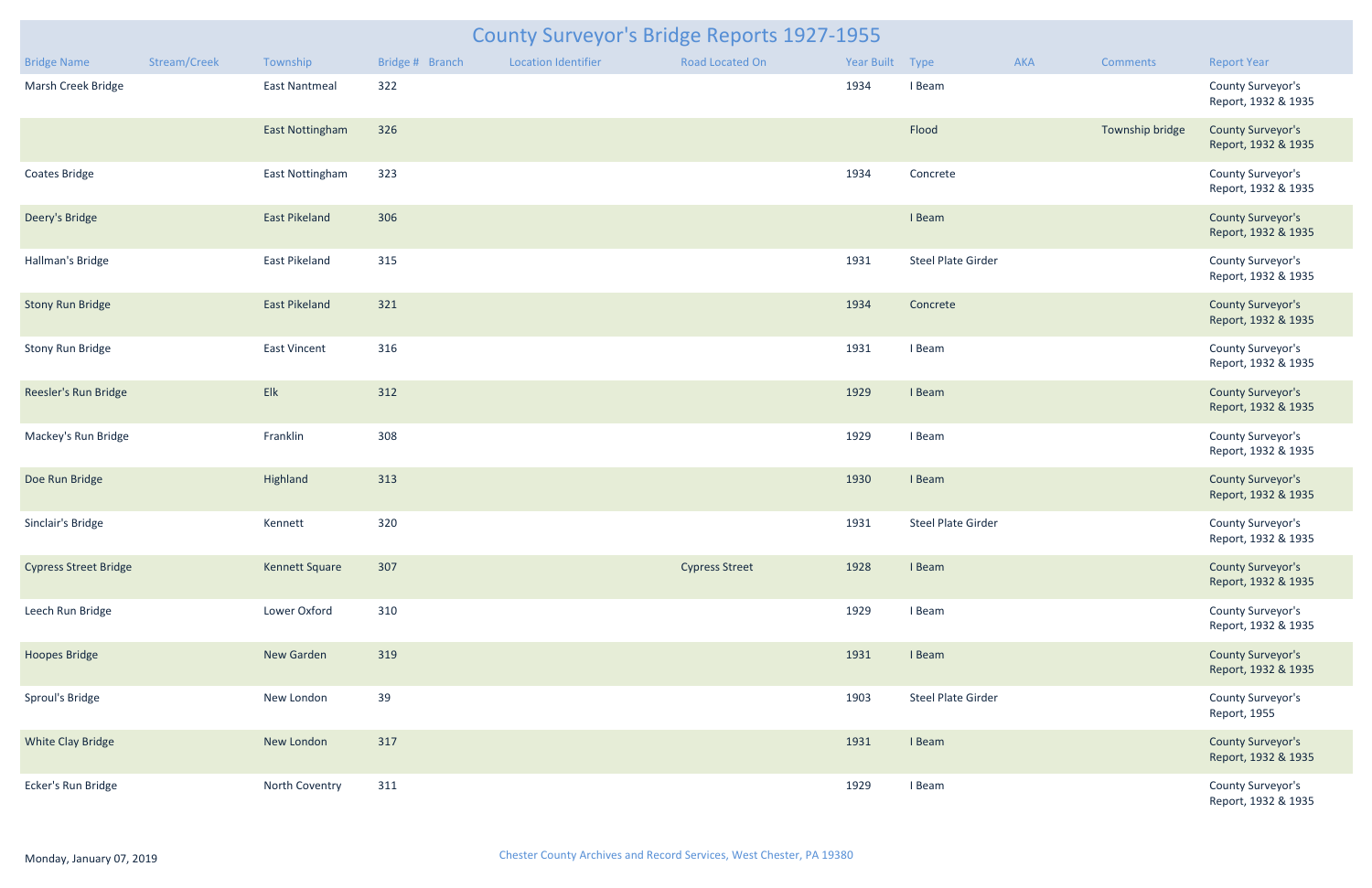| <b>County Surveyor's Bridge Reports 1927-1955</b> |                      |                     |                   |  |                                                            |                                                               |                   |                                    |                       |                 |                                                 |  |
|---------------------------------------------------|----------------------|---------------------|-------------------|--|------------------------------------------------------------|---------------------------------------------------------------|-------------------|------------------------------------|-----------------------|-----------------|-------------------------------------------------|--|
| <b>Bridge Name</b>                                | Stream/Creek         | Township            | Bridge # Branch   |  | <b>Location Identifier</b>                                 | Road Located On                                               | <b>Year Built</b> | <b>Type</b>                        | AKA                   | <b>Comments</b> | <b>Report Year</b>                              |  |
| James Ross Bridge (#2)                            |                      | <b>Upper Oxford</b> | 318               |  |                                                            |                                                               | 1931              | I Beam                             |                       |                 | <b>County Surveyor's</b><br>Report, 1932 & 1935 |  |
| Eachus Bridge                                     |                      | <b>West Vincent</b> | 314               |  |                                                            |                                                               | 1930              | I Beam                             |                       |                 | County Surveyor's<br>Report, 1932 & 1935        |  |
| <b>Tweedale Bridge</b>                            | Allen's Run          | Lower Oxford        | 18                |  |                                                            | <b>Oxford to Pine Grove</b>                                   | 1877/1884         |                                    |                       |                 | <b>County Surveyor's</b><br>Report, 1955        |  |
| Gardner's Bridge                                  | <b>Beaver Creek</b>  | Caln                | 286               |  | near land of William M. Lloyd,<br>Jr. and Lawrence Gardner |                                                               | 1919              | <b>Stone Arched</b>                |                       |                 | County Surveyor's<br>Report, 1955               |  |
| <b>Stone Arched Bridge</b>                        | <b>Beaver Creek</b>  | Downingtown         | 123               |  |                                                            | Downingtown to Ephrata<br>Turnpike                            | 1807              | <b>Stone Arched</b>                |                       |                 | <b>County Surveyor's</b><br>Report, 1955        |  |
| <b>Bondsville Bridge</b>                          | <b>Beaver Creek</b>  | East Brandywine     | 125               |  | near Bondsville Mills                                      | <b>Guthrieville to Coatesville</b>                            | 1894              | Iron                               |                       |                 | County Surveyor's<br>Report, 1955               |  |
| <b>Hatfield's Creamery</b><br><b>Bridge</b>       | <b>Beaver Creek</b>  | East Brandywine     | 244               |  | near Bondsville                                            |                                                               | 1913              | <b>Steel Plate Girder</b>          |                       |                 | <b>County Surveyor's</b><br>Report, 1955        |  |
| Pearson's Bridge                                  | <b>Beaver Creek</b>  | East Brandywine     | 275               |  |                                                            | Road leading from Bondsville<br>Creamery                      | 1916              | Concrete and I<br>Beam             |                       |                 | County Surveyor's<br>Report, 1955               |  |
| Edge's Mill Bridge                                | <b>Beaver Creek</b>  | <b>East Caln</b>    | 124               |  |                                                            | Downingtown to Caln Meeting 1819/1916 Covered Wooden<br>House |                   |                                    |                       |                 | <b>County Surveyor's</b><br>Report, 1955        |  |
| Pleasant Garden Bridge Big Elk Creek              |                      |                     | 27                |  | near Pleasant Garden Forge                                 | New London to Brick Meeting 1835/1884 Covered Wooden<br>House |                   |                                    |                       |                 | County Surveyor's<br>Report, 1955               |  |
| Richardson's Bridge Big Elk Creek                 |                      |                     | 25                |  |                                                            | New London to Lewisville 1842 Covered Arch                    |                   |                                    |                       |                 | <b>County Surveyor's</b><br>Report, 1955        |  |
| Elk Dale Bridge                                   | <b>Big Elk Creek</b> | East Nottingham     | 34<br>East Branch |  |                                                            |                                                               |                   | 1850/1878 Covered Wooden           |                       |                 | County Surveyor's<br>Report, 1955               |  |
| Hutchison's Bridge                                | <b>Big Elk Creek</b> | East Nottingham     | 30 <sup>°</sup>   |  |                                                            | Hillaman's Inn to Elk Dale                                    | 1850              | <b>Covered King Post</b><br>Wooden |                       |                 | <b>County Surveyor's</b><br>Report, 1955        |  |
| Maple Grove Bridge                                | <b>Big Elk Creek</b> | East Nottingham     | 281               |  | near Maple Grove School                                    |                                                               | 1918              | Masonry and Steel<br>I Beam        |                       |                 | County Surveyor's<br>Report, 1955               |  |
| Pugh's Bridge                                     | <b>Big Elk Creek</b> | East Nottingham     | 31                |  |                                                            | Oxford to New London                                          | 1855              | Iron                               |                       |                 | <b>County Surveyor's</b><br>Report, 1955        |  |
| Tweed's Bridge                                    | <b>Big Elk Creek</b> | Elk                 | 24                |  | at Mackey's Mill                                           | Lewisville to Strickersville                                  | 1853              | Covered Wooden                     |                       |                 | County Surveyor's<br>Report, 1955               |  |
| <b>Elk Creek Bridge</b>                           | <b>Big Elk Creek</b> | Lower Oxford        | 35                |  |                                                            | Elk View to Lincoln                                           | 1892              | Iron                               | <b>Lincoln Bridge</b> |                 | <b>County Surveyor's</b><br>Report, 1955        |  |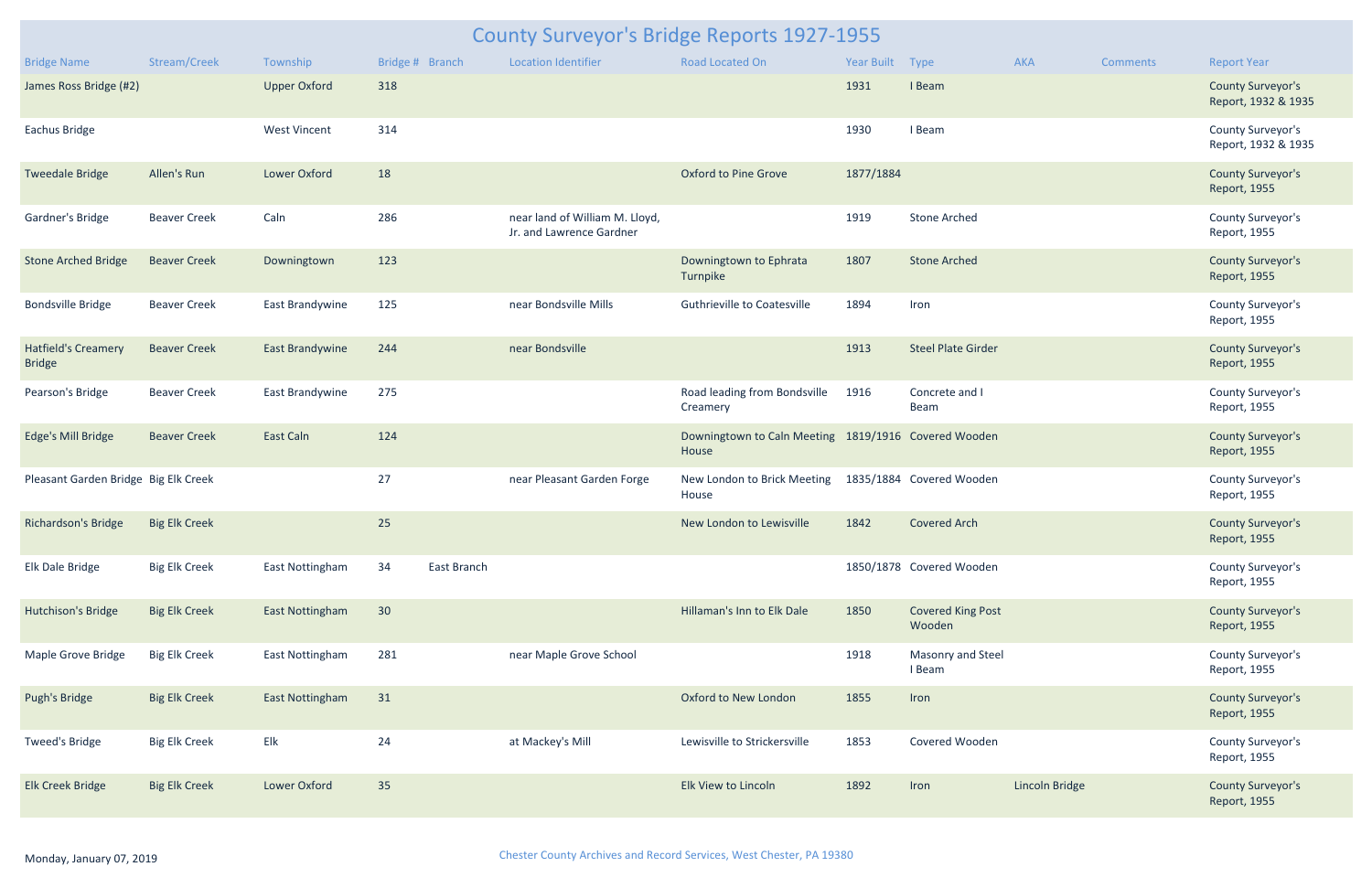| <b>County Surveyor's Bridge Reports 1927-1955</b> |                          |                        |                 |                    |                                  |                                                 |                    |                               |                                    |                 |                                          |
|---------------------------------------------------|--------------------------|------------------------|-----------------|--------------------|----------------------------------|-------------------------------------------------|--------------------|-------------------------------|------------------------------------|-----------------|------------------------------------------|
| <b>Bridge Name</b>                                | Stream/Creek             | Township               | Bridge # Branch |                    | <b>Location Identifier</b>       | Road Located On                                 | Year Built Type    |                               | AKA                                | <b>Comments</b> | <b>Report Year</b>                       |
| Iron Bridge                                       | <b>Big Elk Creek</b>     | Lower Oxford           | 33              | West Branch        |                                  | Oxford to Lincoln University                    |                    | Iron                          |                                    |                 | County Surveyor's<br>Report, 1955        |
| <b>Lincoln Bridge</b>                             | <b>Big Elk Creek</b>     | Lower Oxford           | 35              |                    |                                  | Elk View to Lincoln                             | 1892               | Iron                          | <b>Elk Creek Bridge</b>            |                 | <b>County Surveyor's</b><br>Report, 1955 |
| <b>MacEntire's Bridge</b>                         | <b>Big Elk Creek</b>     | Lower Oxford           | 297             |                    |                                  |                                                 | 1924               | Concrete                      |                                    |                 | County Surveyor's<br>Report, 1932 & 1935 |
| Sager's Bridge                                    | <b>Big Elk Creek</b>     | Lower Oxford           | 32              |                    |                                  | Hayesville to Pugh & Lyon's<br><b>Bone Mill</b> | 1877               | Iron                          |                                    |                 | <b>County Surveyor's</b><br>Report, 1955 |
| Conn's Ford Iron Bridge Big Elk Creek             |                          | New London             | 29              |                    |                                  | New London to Oxford                            | 1875               | Iron                          |                                    |                 | County Surveyor's<br>Report, 1955        |
| Conn's Lower Bridge                               | <b>Big Elk Creek</b>     | New London             | 28              |                    |                                  | Oxford to New London                            | 1875               | Iron                          | Linton<br>Stephen's                |                 | <b>County Surveyor's</b><br>Report, 1955 |
| Linton Stephen's Bridge Big Elk Creek             |                          | New London             | 28              |                    |                                  | Oxford to New London                            | 1875               | Iron                          | Conn's Lower<br><b>Bridge</b>      |                 | County Surveyor's<br>Report, 1955        |
| <b>Strawbridge's Bridge</b>                       | <b>Big Elk Creek</b>     | Penn                   | 37              |                    |                                  | Jennersville to Oxford                          | 1880/1917 Concrete |                               |                                    |                 | <b>County Surveyor's</b><br>Report, 1955 |
| McDowell's Bridge                                 | <b>Big Elk Creek</b>     | <b>Upper Oxford</b>    | 36              | East Branch        | near Elk View Station            | Elk View to Russellville                        |                    | 1880/1917 Covered Wooden      |                                    |                 | County Surveyor's<br>Report, 1955        |
| <b>Pusey's Bridge</b>                             | <b>Big Elk Creek</b>     | <b>Upper Oxford</b>    | 38              | <b>East Branch</b> |                                  | Jennersville to Russellville                    |                    | Covered Wooden                |                                    |                 | <b>County Surveyor's</b><br>Report, 1955 |
| <b>Birchrunville Bridge</b>                       | Birch Run                |                        | 291             |                    |                                  |                                                 | 1923               | Concrete                      |                                    | Township bridge | County Surveyor's<br>Report, 1927        |
| Lewis Bridge                                      | <b>Black Horse Creek</b> | <b>Upper Uwchlan</b>   | 276             |                    |                                  | Eagle to Fairview Church                        | 1917               | Concrete and I<br><b>Beam</b> |                                    |                 | <b>County Surveyor's</b><br>Report, 1955 |
| Lee Broomall Bridge                               | <b>Black Run</b>         | West Nottingham        | 262             |                    | near property of S. Lee Broomall |                                                 | 1915               | Concrete and I<br>Beam        |                                    |                 | County Surveyor's<br>Report, 1955        |
| <b>McCreary's Bridge</b>                          | <b>Black Run</b>         | <b>West Nottingham</b> | 4.5             |                    |                                  | <b>Fremont to Kirk's Mills</b>                  | 1889               | Covered Wooden                |                                    |                 | <b>County Surveyor's</b><br>Report, 1955 |
| <b>Brinton's Bridge</b>                           | <b>Brandywine Creek</b>  | Birmingham             | 85              |                    |                                  | Kennett Square to G. Brinton's 1854<br>Mill     |                    | Covered Wooden                |                                    |                 | County Surveyor's<br>Report, 1955        |
| Lenape Bridge                                     | <b>Brandywine Creek</b>  | Birmingham             | 87              |                    | at Lenape Station                | West Chester to Parkerville                     | 1856               | Covered<br>Wooden/Iron        | Wistar's Bridge,<br>Sager's Bridge |                 | <b>County Surveyor's</b><br>Report, 1955 |
| Painter's Bridge                                  | <b>Brandywine Creek</b>  | Birmingham             | 86              |                    | at Painter's Ford                | <b>State Road</b>                               | 1873               | Covered Wooden                |                                    |                 | County Surveyor's<br>Report, 1955        |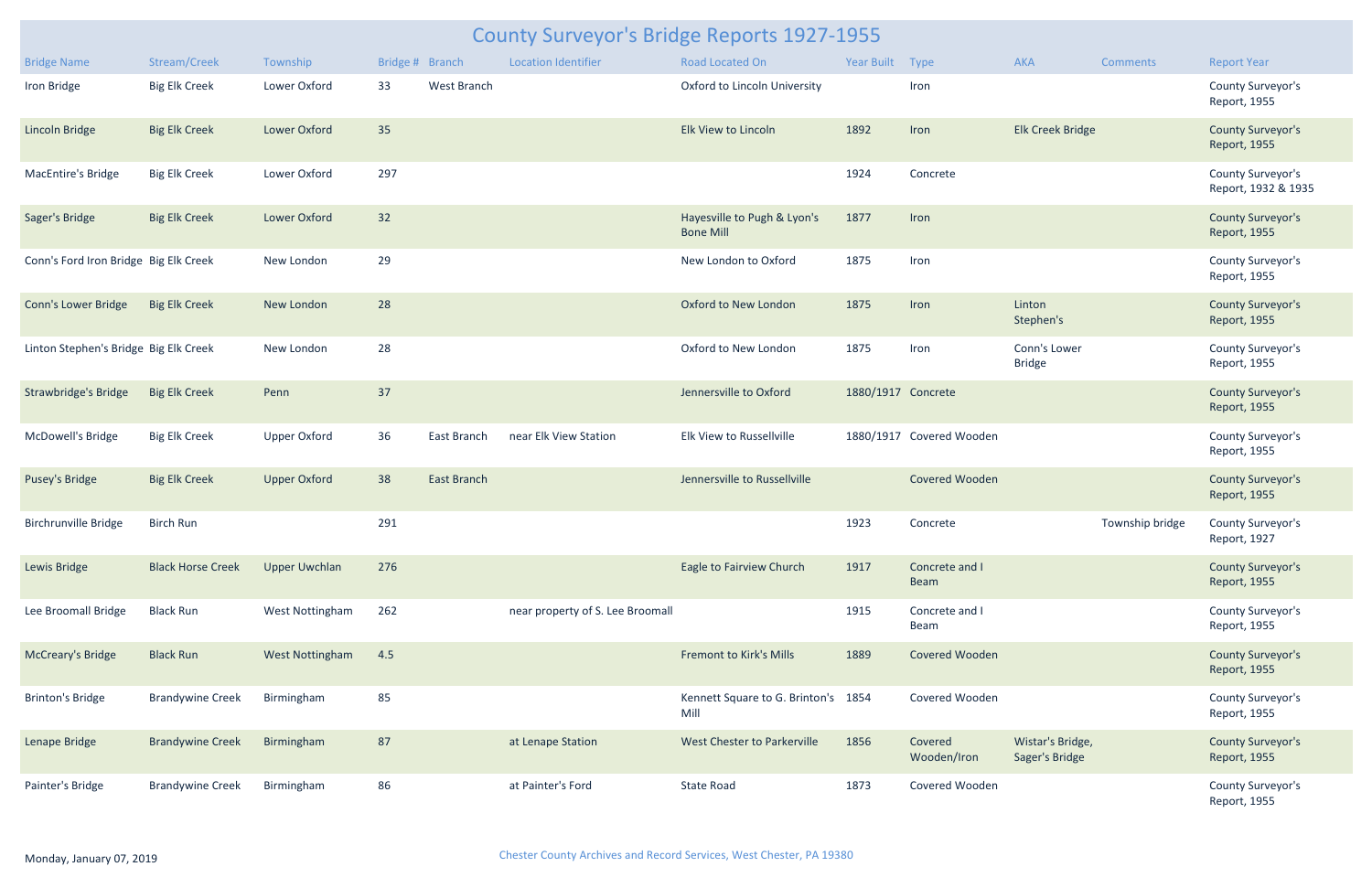| <b>County Surveyor's Bridge Reports 1927-1955</b> |                                |                      |                 |                    |                            |                                   |                 |                              |                                        |                 |                                          |
|---------------------------------------------------|--------------------------------|----------------------|-----------------|--------------------|----------------------------|-----------------------------------|-----------------|------------------------------|----------------------------------------|-----------------|------------------------------------------|
| <b>Bridge Name</b>                                | Stream/Creek                   | Township             | Bridge # Branch |                    | <b>Location Identifier</b> | Road Located On                   | Year Built Type |                              | <b>AKA</b>                             | <b>Comments</b> | <b>Report Year</b>                       |
| Sager's Bridge                                    | <b>Brandywine Creek</b>        | Birmingham           | 87              |                    | at Lenape Station          | West Chester to Parkerville       | 1856            | Covered<br>Wooden/Iron       | Wistar's Bridge,<br>Lenape Bridge      |                 | <b>County Surveyor's</b><br>Report, 1955 |
| Wistar's Bridge                                   | <b>Brandywine Creek</b>        | Birmingham           | 87              |                    | at Lenape Station          | West Chester to Parkerville       | 1856            | Covered<br>Wooden/Iron       | Lenape Bridge,<br>Sager's Bridge       |                 | County Surveyor's<br>Report, 1955        |
| Downingtown Bridge                                | <b>Brandywine Creek</b>        | Caln                 | 126             | East Branch        | near Flory's Brick Works   | Downingtown to Dowln's Forge 1891 |                 | Iron                         |                                        |                 | <b>County Surveyor's</b><br>Report, 1955 |
| Coatesville Bridge                                | <b>Brandywine Creek</b>        | Coatesville          | 99              | West Branch        |                            |                                   | 1877            | Stone and Iron               |                                        |                 | County Surveyor's<br>Report, 1955        |
| <b>Flood Bridge</b>                               | <b>Brandywine Creek</b>        | Coatesville          | 100             | <b>West Branch</b> |                            |                                   | 1857            | Flood                        |                                        | Abandoned       | <b>County Surveyor's</b><br>Report, 1955 |
| Main Street Bridge                                | <b>Brandywine Creek</b>        | Coatesville          | 247             |                    |                            |                                   |                 | 1913/1914 Steel Plate Girder |                                        |                 | County Surveyor's<br>Report, 1955        |
| <b>Stone Arched Bridge</b>                        | <b>Brandywine Creek</b>        | Downingtown          | 122             | East Branch        |                            | Old Lancaster Turnpike            | 1801            | <b>Stone Arched</b>          |                                        |                 | <b>County Surveyor's</b><br>Report, 1955 |
| <b>Brinton's Ford Bridge</b>                      | <b>Brandywine Creek</b>        | East Bradford        | 110             | East Branch        |                            | West Chester to Unionville        | 1862            | Covered Wooden               | Shaw's Bridge                          |                 | County Surveyor's<br>Report, 1955        |
| Cope's Bridge                                     | <b>Brandywine Creek</b>        | <b>East Bradford</b> | 114             |                    |                            | <b>Strausburg Road</b>            | 1807            | <b>Stone Arched</b>          |                                        |                 | <b>County Surveyor's</b><br>Report, 1955 |
| Gibson's Bridge                                   | <b>Brandywine Creek</b>        | East Bradford        | 120             | East Branch        | near Harmony Hill Station  |                                   | 1872            | Covered Wooden               |                                        |                 | County Surveyor's<br>Report, 1955        |
| Jefferis Bridge                                   | Brandywine Creek East Bradford |                      | 111             | East Branch        |                            | West Chester to Unionville        | 1833            | Covered Wooden McConkey's    | <b>Bridge</b>                          |                 | <b>County Surveyor's</b><br>Report, 1955 |
| McConkey's Bridge                                 | <b>Brandywine Creek</b>        | East Bradford        | 111             | East Branch        |                            | West Chester to Unionville        | 1833            | Covered Wooden               | Jefferis Bridge                        |                 | County Surveyor's<br>Report, 1955        |
| Shaw's Bridge                                     | <b>Brandywine Creek</b>        | <b>East Bradford</b> | 110             | <b>East Branch</b> |                            | West Chester to Unionville        | 1862            | Covered Wooden               | <b>Brinton's Ford</b><br><b>Bridge</b> |                 | <b>County Surveyor's</b><br>Report, 1955 |
| Sugar's Bridge                                    | <b>Brandywine Creek</b>        | East Bradford        | 115             |                    |                            | West Chester to Downingtown 1850  |                 | Covered Wooden               |                                        |                 | County Surveyor's<br>Report, 1955        |
| Dowlin's Bridge                                   | <b>Brandywine Creek</b>        | East Brandywine      | 127             | East Branch        | near Dowlin's Station      | Downingtown to Eagle Hotel        | 1873            | Iron                         |                                        |                 | <b>County Surveyor's</b><br>Report, 1955 |
| Hoopes Bridge                                     | <b>Brandywine Creek</b>        | East Caln            | 121             | East Branch        |                            | Downington to West Chester        | 1852            | Covered Wooden               | Kerr's Bridge                          |                 | County Surveyor's<br>Report, 1955        |
| Kerr's Bridge                                     | <b>Brandywine Creek</b>        | East Caln            | 121             | East Branch        |                            | Downington to West Chester        | 1852            | Covered Wooden               | <b>Hoopes Bridge</b>                   |                 | <b>County Surveyor's</b><br>Report, 1955 |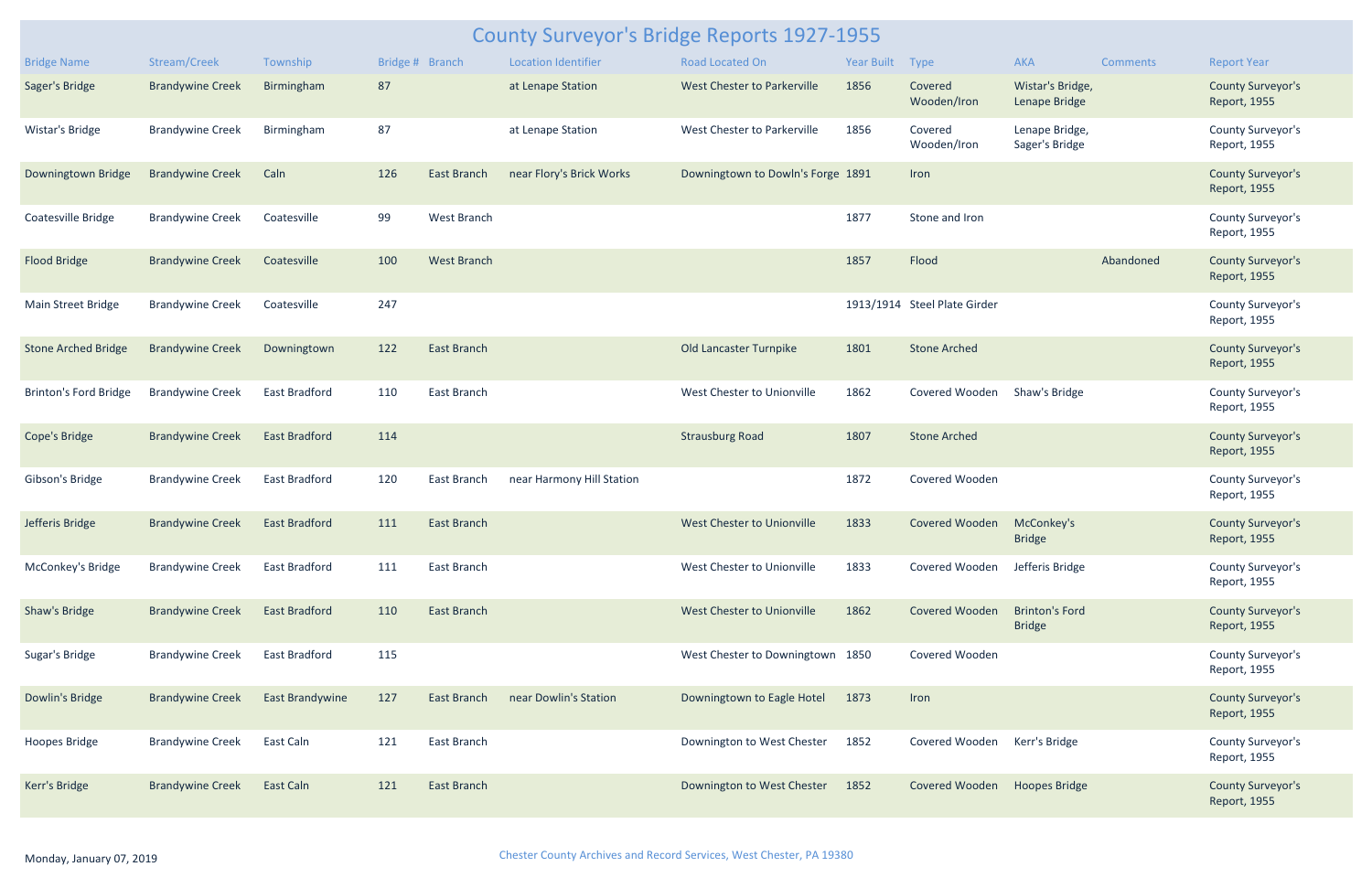| County Surveyor's Bridge Reports 1927-1955 |                              |                         |                 |                    |                              |                                    |            |                          |                                    |                 |                                          |
|--------------------------------------------|------------------------------|-------------------------|-----------------|--------------------|------------------------------|------------------------------------|------------|--------------------------|------------------------------------|-----------------|------------------------------------------|
| <b>Bridge Name</b>                         | Stream/Creek                 | Township                | Bridge # Branch |                    | <b>Location Identifier</b>   | Road Located On                    | Year Built | Type                     | AKA                                | <b>Comments</b> | <b>Report Year</b>                       |
| <b>Brandywine Bridge</b>                   | <b>Brandywine Creek</b>      | <b>East Fallowfield</b> | 95              | West Branch        | at Mortonville               |                                    | 1826       | <b>Stone Arched</b>      |                                    |                 | County Surveyor's<br>Report, 1955        |
| <b>Modes Bridge</b>                        | <b>Brandywine Creek</b>      | <b>East Fallowfield</b> | 96              | West Branch        | near Coatesville             |                                    | 1853       | <b>Covered Wooden</b>    |                                    |                 | <b>County Surveyor's</b><br>Report, 1955 |
| Worth's Bridge                             | <b>Brandywine Creek</b>      | <b>East Fallowfield</b> | 98              | West Branch        |                              |                                    |            | 1899/1915 Covered Wooden |                                    |                 | County Surveyor's<br>Report, 1955        |
| <b>Youngs Ford Bridge</b>                  | <b>Brandywine Creek</b>      | <b>East Fallowfield</b> | 97              |                    | West Branch near Coatesville |                                    | 1870       | Iron                     |                                    |                 | <b>County Surveyor's</b><br>Report, 1955 |
| Beaver Dam Bridge                          | <b>Brandywine Creek</b>      | <b>Honey Brook</b>      | 108             | West Branch        |                              | Rockville to Wagontown             | 1835       | Covered Wooden           | <b>Birdell Bridge</b>              |                 | County Surveyor's<br>Report, 1955        |
| <b>Birdell Bridge</b>                      | <b>Brandywine Creek</b>      | <b>Honey Brook</b>      | 108             | <b>West Branch</b> |                              | Rockville to Wagontown             | 1835       | <b>Covered Wooden</b>    | <b>Beaver Dam</b><br><b>Bridge</b> |                 | <b>County Surveyor's</b><br>Report, 1955 |
| Cupola Bridge                              | <b>Brandywine Creek</b>      | <b>Honey Brook</b>      | 145             | East Branch        | near Cupola Station          |                                    | 1867       | Iron                     | Honey Brook<br><b>Bridge</b>       |                 | County Surveyor's<br>Report, 1955        |
| <b>Emery's Bridge</b>                      | <b>Brandywine Creek</b>      | <b>Honey Brook</b>      | 232             | West Branch        | at Emery's Creamery          | Honey Brook to Emery's<br>Creamery | 1910       | Iron                     |                                    |                 | <b>County Surveyor's</b><br>Report, 1955 |
| <b>Forrest Bridge</b>                      | <b>Brandywine Creek</b>      | Honey Brook             | 146             | East Branch        | near Forrest Station         |                                    | 1888       | Covered Wooden           |                                    |                 | County Surveyor's<br>Report, 1955        |
| <b>Honey Brook Bridge</b>                  | <b>Brandywine Creek</b>      | <b>Honey Brook</b>      | 145             | <b>East Branch</b> | near Cupola Station          |                                    | 1867       | Iron                     | Cupola Bridge                      |                 | <b>County Surveyor's</b><br>Report, 1955 |
| McConnell's Bridge                         | Brandywine Creek Honey Brook |                         | 109             | West Branch        |                              | Horse Shoe Pike                    |            | <b>Stone Arched</b>      |                                    |                 | County Surveyor's<br>Report, 1955        |
| <b>Embreeville Bridge</b>                  | <b>Brandywine Creek</b>      | Newlin                  | 91              | <b>West Branch</b> |                              | West Chester to Unionville         |            | Covered Wooden           |                                    |                 | <b>County Surveyor's</b><br>Report, 1955 |
| Glen Hall Bridge                           | <b>Brandywine Creek</b>      | Newlin                  | 90              | West Branch        |                              | Marshallton to Unionville          |            | 1868/1881 Covered Wooden |                                    |                 | County Surveyor's<br>Report, 1955        |
| Harvey's Bridge                            | <b>Brandywine Creek</b>      | Newlin                  | 92              |                    | West Branch near Mortonville | Doe Run to Romansville             | 1853       | Covered Wooden           |                                    |                 | <b>County Surveyor's</b><br>Report, 1955 |
| Mortonville Bridge                         | <b>Brandywine Creek</b>      | Newlin                  | 94              | West Branch        | at Mortonville               |                                    | 1876       | Covered Wooden           |                                    |                 | County Surveyor's<br>Report, 1955        |
| <b>Chadds Ford Bridge</b>                  | <b>Brandywine Creek</b>      | Pennsbury               | 84              |                    |                              |                                    | 1926       | Concrete                 |                                    |                 | <b>County Surveyor's</b><br>Report, 1927 |
| Pyle's Twin Bridge                         | <b>Brandywine Creek</b>      | Pennsbury               | 83              |                    |                              | Pyle's Mill to Chaddsford          |            | Covered Wooden           |                                    |                 | County Surveyor's<br>Report, 1955        |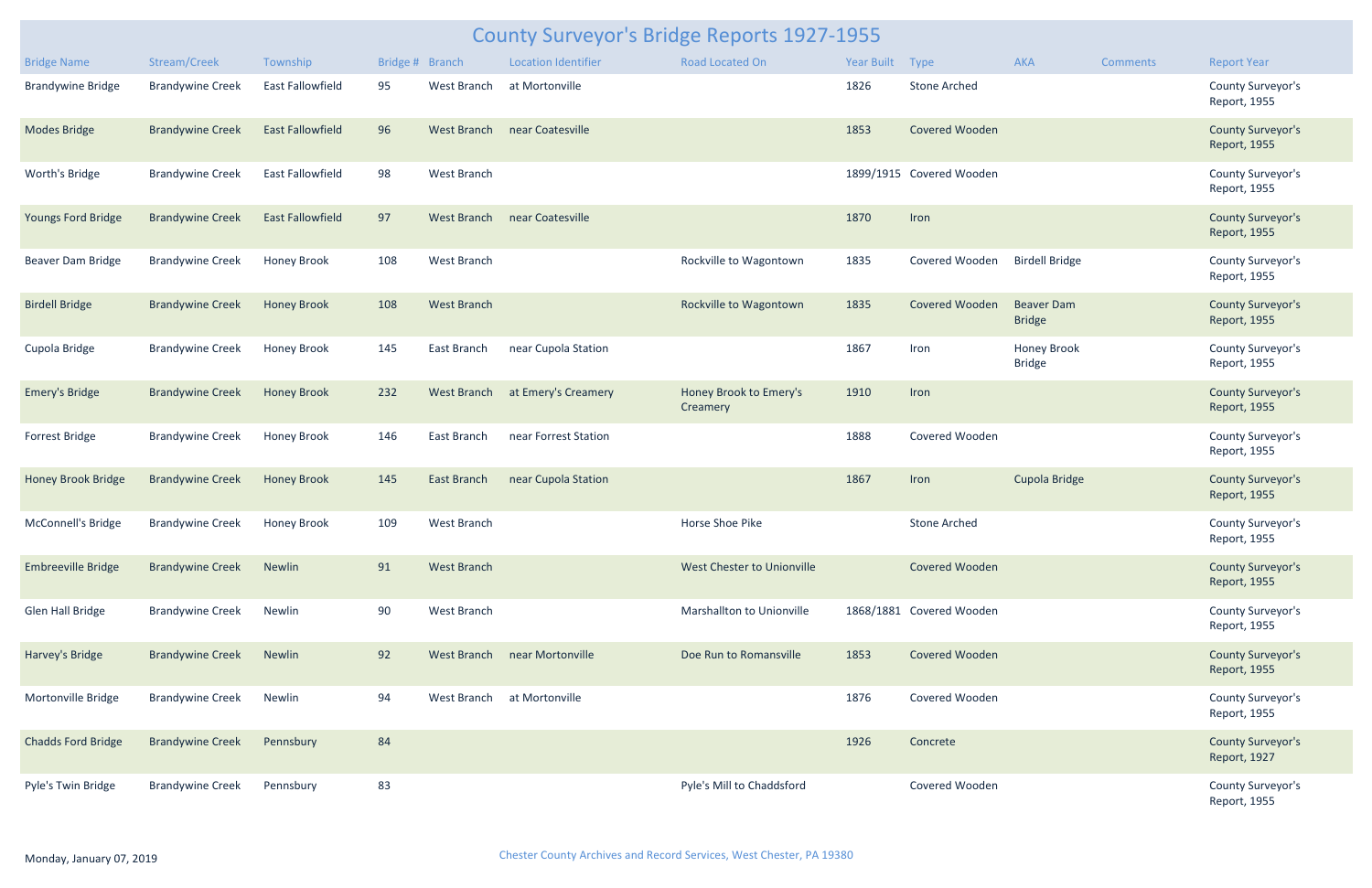| <b>County Surveyor's Bridge Reports 1927-1955</b> |                          |                      |                 |                    |                                                                 |                                                                       |                   |                               |                                     |          |                                          |
|---------------------------------------------------|--------------------------|----------------------|-----------------|--------------------|-----------------------------------------------------------------|-----------------------------------------------------------------------|-------------------|-------------------------------|-------------------------------------|----------|------------------------------------------|
| <b>Bridge Name</b>                                | Stream/Creek             | Township             | Bridge # Branch |                    | <b>Location Identifier</b>                                      | Road Located On                                                       | Year Built Type   |                               | AKA                                 | Comments | <b>Report Year</b>                       |
| <b>Marshall's Bridge</b>                          | <b>Brandywine Creek</b>  | Pocopson             | 89              | <b>West Branch</b> |                                                                 | Marshallton to State Road                                             |                   | <b>Covered Wooden</b>         | <b>North Brook</b><br><b>Bridge</b> |          | <b>County Surveyor's</b><br>Report, 1955 |
| North Brook Bridge                                | <b>Brandywine Creek</b>  | Pocopson             | 89              | <b>West Branch</b> |                                                                 | Marshallton to State Road                                             |                   | Covered Wooden                | Marshall's<br><b>Bridge</b>         |          | County Surveyor's<br>Report, 1955        |
| Seed's Bridge                                     | <b>Brandywine Creek</b>  | Pocopson             | 88              | <b>West Branch</b> |                                                                 | State Road - West Chester to<br>Unionville                            | 1834              | <b>Covered Wooden</b>         |                                     |          | <b>County Surveyor's</b><br>Report, 1955 |
| <b>Brooklyn Bridge</b>                            | <b>Brandywine Creek</b>  | <b>Upper Uwchlan</b> | 136             | East Branch        | at Lyndell Station                                              |                                                                       |                   | Covered Wooden Lyndell Bridge |                                     |          | County Surveyor's<br>Report, 1955        |
| Dorlan's Bridge                                   | <b>Brandywine Creek</b>  | <b>Upper Uwchlan</b> | 133             | East Branch        | at Dorlan's Station                                             |                                                                       | 1842              | Covered Wooden                |                                     |          | <b>County Surveyor's</b><br>Report, 1955 |
| Lyndell Bridge                                    | <b>Brandywine Creek</b>  | <b>Upper Uwchlan</b> | 136             | East Branch        | at Lyndell Station                                              |                                                                       |                   | Covered Wooden                | <b>Brooklyn Bridge</b>              |          | County Surveyor's<br>Report, 1955        |
| Reed's Road Bridge                                | <b>Brandywine Creek</b>  | <b>Upper Uwchlan</b> | 134             | <b>East Branch</b> | near Reed's Road Station                                        |                                                                       | 1875              | Iron                          |                                     |          | <b>County Surveyor's</b><br>Report, 1955 |
| Rock Run Bridge                                   | <b>Brandywine Creek</b>  | Valley               | 101             | West Branch        | in Rock Run                                                     |                                                                       | 1870              | Iron                          |                                     |          | County Surveyor's<br>Report, 1955        |
| <b>Viaduct Bridge</b>                             | <b>Brandywine Creek</b>  | Valley               | 242             | West Branch        | at Viaduct tube mill                                            |                                                                       |                   | Open Wooden                   |                                     |          | <b>County Surveyor's</b><br>Report, 1955 |
| Cornog's Bridge                                   | <b>Brandywine Creek</b>  | Wallace              | 137             | East Branch        | near Cornog's Station                                           |                                                                       | 1849              | Covered Wooden                |                                     |          | County Surveyor's<br>Report, 1955        |
| Glen Moore Bridge                                 | Brandywine Creek Wallace |                      | 141             |                    | East Branch in Glen Moore Village formerly<br>called Moorestown |                                                                       | 1819/1887 Covered | Wooden/Iron                   |                                     |          | <b>County Surveyor's</b><br>Report, 1955 |
| Indian Run Bridge                                 | <b>Brandywine Creek</b>  | Wallace              | 280             |                    | near Indian Run Blacksmith shop                                 |                                                                       | 1918              | Masonry and Steel<br>I Beam   |                                     |          | County Surveyor's<br>Report, 1955        |
| <b>Iron Bridge</b>                                | <b>Brandywine Creek</b>  | Wallace              | 140             | <b>East Branch</b> | near Glen Moore Station                                         |                                                                       | 1896              | Iron                          |                                     |          | <b>County Surveyor's</b><br>Report, 1955 |
| <b>Springton Bridge</b>                           | <b>Brandywine Creek</b>  | Wallace              | 139             | East Branch        | near Springton Station                                          |                                                                       | 1854/1888 Iron    |                               |                                     |          | County Surveyor's<br>Report, 1955        |
| <b>Steel's Bridge</b>                             | <b>Brandywine Creek</b>  | Wallace              | 138             | <b>East Branch</b> |                                                                 | <b>Fairview Church to McFall's</b><br>Mill, formerly called Ackland's | 1877              | Iron                          |                                     |          | <b>County Surveyor's</b><br>Report, 1955 |
| <b>Brandamore Bridge</b>                          | <b>Brandywine Creek</b>  | West Brandywine      | 107             | West Branch        | near Brandamore Station                                         |                                                                       | 1835/1897 Covered | Wooden/Iron                   |                                     |          | County Surveyor's<br>Report, 1955        |
| <b>Cedar Knoll Bridge</b>                         | <b>Brandywine Creek</b>  | West Brandywine      | 105             | West Branch        | at Cedar Knoll Station                                          |                                                                       | 1876              | Iron                          | Liggett's Bridge                    |          | <b>County Surveyor's</b><br>Report, 1955 |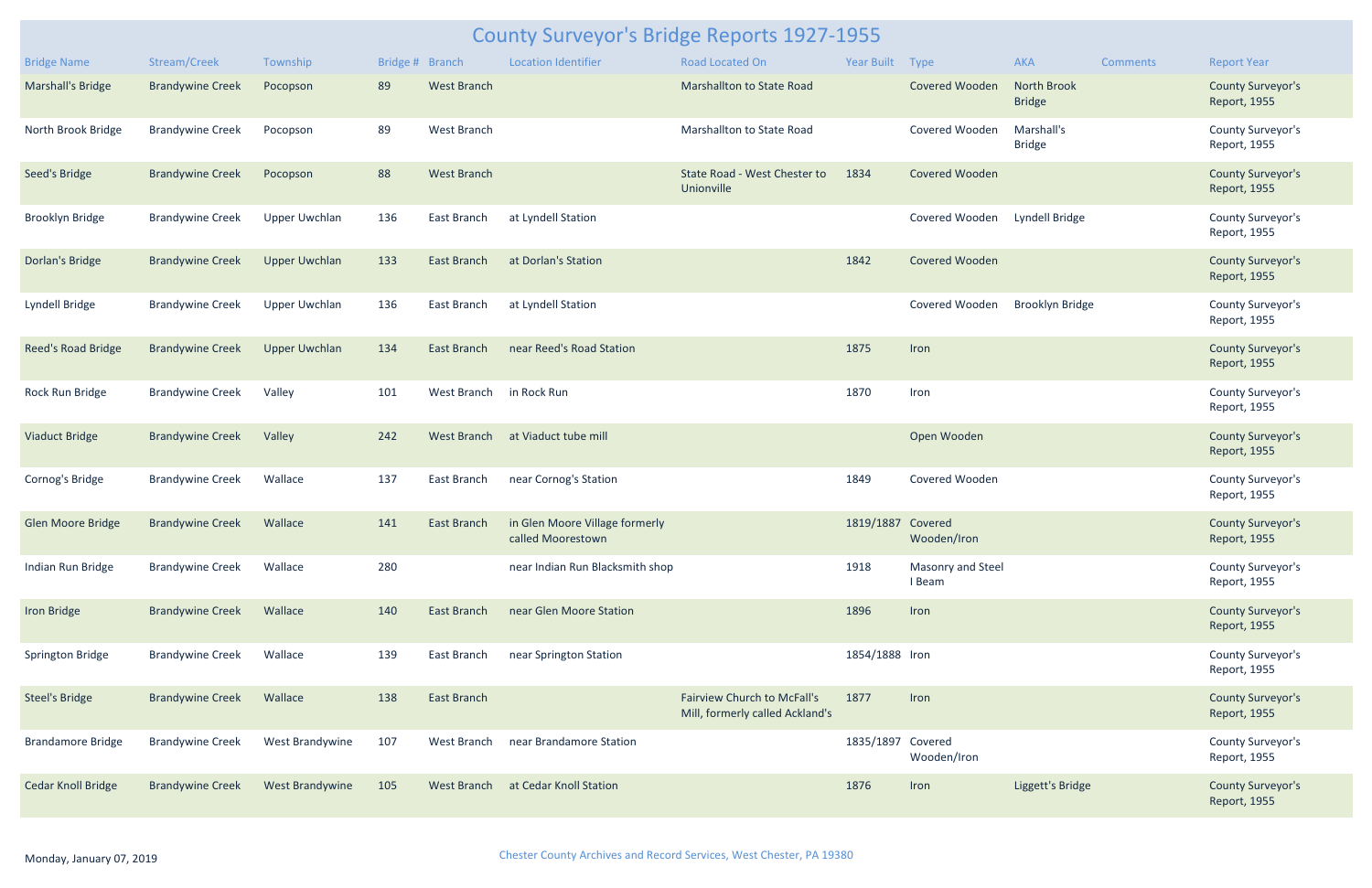| <b>County Surveyor's Bridge Reports 1927-1955</b> |                                |                        |     |                    |                                |                                         |                 |                               |                                    |                 |                                          |
|---------------------------------------------------|--------------------------------|------------------------|-----|--------------------|--------------------------------|-----------------------------------------|-----------------|-------------------------------|------------------------------------|-----------------|------------------------------------------|
| <b>Bridge Name</b>                                | Stream/Creek                   | Township               |     | Bridge # Branch    | <b>Location Identifier</b>     | Road Located On                         | Year Built Type |                               | <b>AKA</b>                         | Comments        | <b>Report Year</b>                       |
| Hatfield's Bridge                                 | <b>Brandywine Creek</b>        | West Brandywine        | 103 | West Branch        |                                | <b>Brandywine Manor to</b><br>Wagontown |                 | 1835/1897 Covered Wooden      |                                    |                 | County Surveyor's<br>Report, 1955        |
| Hibernia Bridge                                   | <b>Brandywine Creek</b>        | <b>West Brandywine</b> | 104 | <b>West Branch</b> |                                | <b>Martin's Corner to Coatesville</b>   |                 | Iron                          |                                    |                 | <b>County Surveyor's</b><br>Report, 1955 |
| Liggett's Bridge                                  | <b>Brandywine Creek</b>        | West Brandywine        | 105 | <b>West Branch</b> | at Cedar Knoll Station         |                                         | 1876            | Iron                          | Cedar Knoll<br><b>Bridge</b>       |                 | County Surveyor's<br>Report, 1955        |
| Parkes Ford Bridge                                | <b>Brandywine Creek</b>        | West Brandywine        | 106 | <b>West Branch</b> |                                | Wagontown to Compassville               | 1869            | Flood                         |                                    |                 | <b>County Surveyor's</b><br>Report, 1955 |
| Pratt's Bridge                                    | <b>Brandywine Creek</b>        | West Brandywine        | 254 | West Branch        | on property of Joseph T. Pratt |                                         | 1914            | <b>Steel Plate Girder</b>     |                                    |                 | County Surveyor's<br>Report, 1955        |
| <b>Reid's Bridge</b>                              | <b>Brandywine Creek</b>        | <b>West Brandywine</b> | 283 | <b>West Branch</b> | near Cedar Knoll               |                                         | 1919            | Concrete and I<br><b>Beam</b> |                                    |                 | <b>County Surveyor's</b><br>Report, 1955 |
| Siousca Bridge                                    | <b>Brandywine Creek</b>        | West Caln              | 102 | West Branch        | near Pratt's Mill              | Old Lancaster Road                      | 1864            | Covered Wooden                |                                    |                 | County Surveyor's<br>Report, 1955        |
| <b>Barneston Bridge</b>                           | <b>Brandywine Creek</b>        | <b>West Nantmeal</b>   | 142 | East Branch        | near Barneston Station         | <b>Barneston to Loags Corner</b>        | 1849            | Covered Wooden                |                                    |                 | <b>County Surveyor's</b><br>Report, 1955 |
| Glen Gabel Bridge                                 | <b>Brandywine Creek</b>        | <b>West Nantmeal</b>   | 144 | East Branch        | near Lewis Mill's Station      |                                         | 1903            | <b>Stone Arched</b>           | Lewis Mill's<br><b>Bridge</b>      |                 | County Surveyor's<br>Report, 1955        |
| Lewis Mill's Bridge                               | <b>Brandywine Creek</b>        | <b>West Nantmeal</b>   | 144 | East Branch        | near Lewis Mill's Station      |                                         | 1903            | <b>Stone Arched</b>           | <b>Glen Gabel</b><br><b>Bridge</b> |                 | <b>County Surveyor's</b><br>Report, 1955 |
| Wyebrook Bridge                                   | Brandywine Creek West Nantmeal |                        | 143 | East Branch        | near Wyebrook Station          |                                         |                 | <b>Stone Arched</b>           |                                    |                 | County Surveyor's<br>Report, 1955        |
| <b>Watson's Bridge</b>                            | <b>Broad Run</b>               | New Garden             | 263 |                    |                                |                                         | 1915            | Concrete and I<br>Beam        |                                    |                 | <b>County Surveyor's</b><br>Report, 1955 |
| <b>Broad Run Bridge</b>                           | Broad Run                      | <b>West Bradford</b>   | 233 |                    |                                | Marshallton to the County<br>Home       | 1910            | <b>Stone Arched</b>           |                                    |                 | County Surveyor's<br>Report, 1955        |
| First Avenue Bridge                               | <b>Buck Run</b>                |                        | 302 |                    |                                |                                         | 1927            | Concrete                      |                                    | Township bridge | <b>County Surveyor's</b><br>Report, 1927 |
| <b>Sharpless Bridge</b>                           | <b>Buck Run</b>                |                        | 76  |                    |                                |                                         |                 |                               |                                    |                 | County Surveyor's<br>Report, 1927        |
| <b>Newlin's Bridge</b>                            | <b>Buck Run</b>                | Highland               | 229 |                    | at Newlin's Station            |                                         | 1909            | Iron                          |                                    |                 | <b>County Surveyor's</b><br>Report, 1955 |
| Stottsville Bridge                                | <b>Buck Run</b>                | Sadsbury               | 252 |                    | near Stottsville               |                                         | 1914            | Steel I Beam                  |                                    |                 | County Surveyor's<br>Report, 1955        |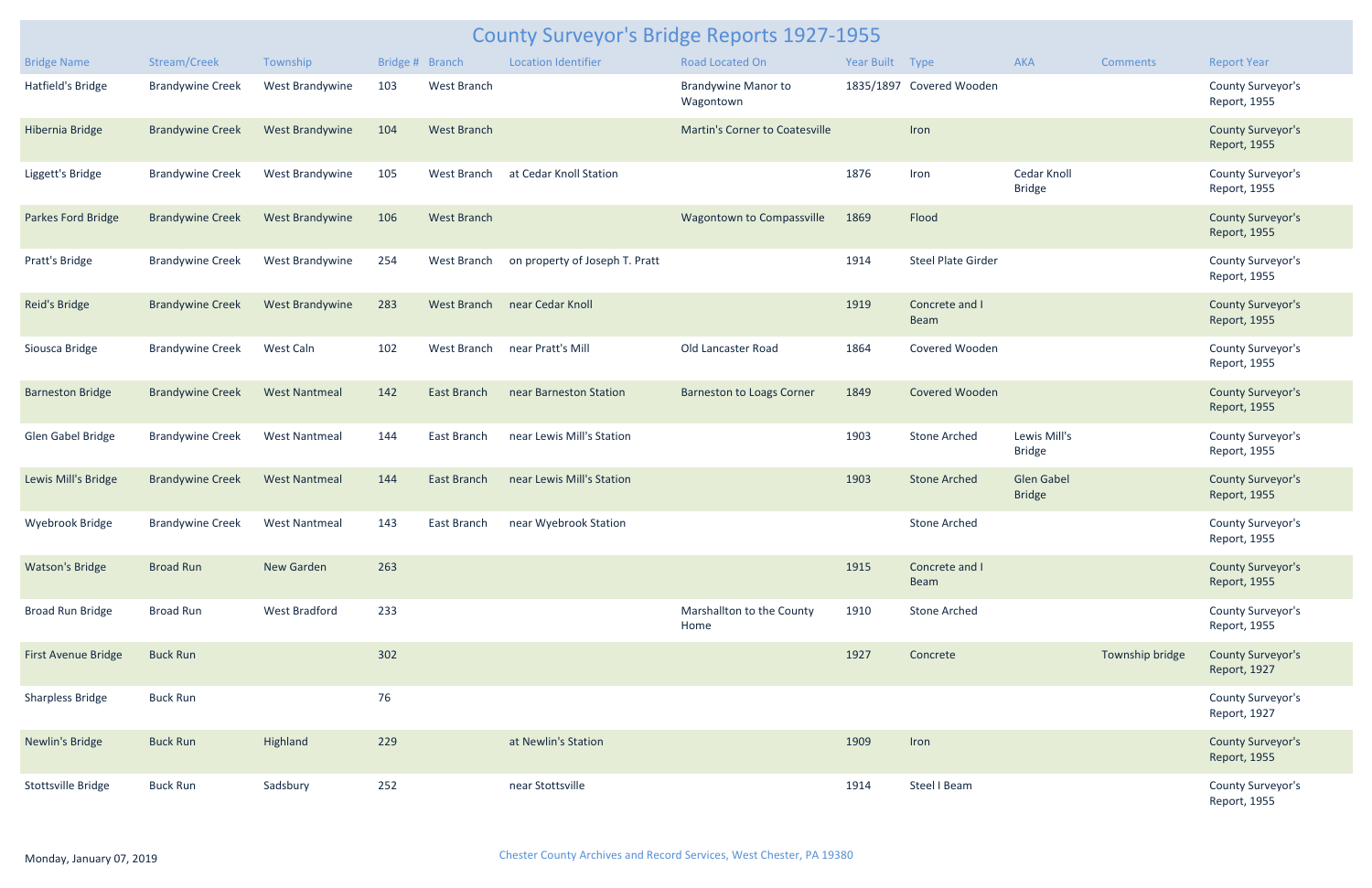| <b>County Surveyor's Bridge Reports 1927-1955</b> |                       |                         |                 |                    |                                                                |                                                    |                |                           |                                    |                 |                                                 |
|---------------------------------------------------|-----------------------|-------------------------|-----------------|--------------------|----------------------------------------------------------------|----------------------------------------------------|----------------|---------------------------|------------------------------------|-----------------|-------------------------------------------------|
| <b>Bridge Name</b>                                | Stream/Creek          | Township                | Bridge # Branch |                    | <b>Location Identifier</b>                                     | Road Located On                                    | Year Built     | Type                      | <b>AKA</b>                         | <b>Comments</b> | <b>Report Year</b>                              |
| <b>Broomall's Bridge</b>                          | <b>Buck Run Creek</b> | <b>East Fallowfield</b> | 75              |                    |                                                                | Doe Run to Coatesville                             | 1874           | Iron                      | Rokeby's Bridge                    |                 | <b>County Surveyor's</b><br>Report, 1955        |
| Garrett's Bridge                                  | <b>Buck Run Creek</b> | East Fallowfield        | 77              |                    | near Garrett's Paper Mill                                      | Gum Tree Hotel to Ercildoun                        | 1849           | Covered Wooden            | Vandever's<br><b>Bridge</b>        |                 | County Surveyor's<br>Report, 1955               |
| Rokeby's Bridge                                   | <b>Buck Run Creek</b> | <b>East Fallowfield</b> | 75              |                    |                                                                | Doe Run to Coatesville                             |                | Wooden                    | <b>Broomall's</b><br><b>Bridge</b> |                 | <b>County Surveyor's</b><br>Report, 1955        |
| Vandever's Bridge                                 | <b>Buck Run Creek</b> | <b>East Fallowfield</b> | 77              |                    | near Garrett's Paper Mill                                      | Gum Tree Hotel to Ercildoun                        | 1849           | Covered Wooden            | Garrett's Bridge                   |                 | County Surveyor's<br>Report, 1955               |
| <b>Brinton's Mill Bridge</b>                      | <b>Buck Run Creek</b> | Highland                | 78              |                    | near Brinton's Mill                                            | <b>Gum Tree Hotel to Pomeroy</b><br><b>Station</b> | 1891           | Iron                      |                                    |                 | <b>County Surveyor's</b><br>Report, 1955        |
| <b>Buck Run Bridge</b>                            | <b>Buck Run Creek</b> | Newlin                  | 72              |                    | near Laurel Iron Works                                         | Mortonville to Embreeville                         | 1880           | Covered Wooden            |                                    |                 | County Surveyor's<br>Report, 1955               |
| Laurel Bridge                                     | <b>Buck Run Creek</b> | <b>Newlin</b>           | 264             |                    | near Mortonville                                               |                                                    | 1876           | <b>Covered Wooden</b>     |                                    |                 | <b>County Surveyor's</b><br>Report, 1955        |
| Laurel Bridge                                     | <b>Buck Run Creek</b> | Newlin                  | 93              |                    | near Mortonville                                               |                                                    | 1876           | Covered Wooden            |                                    |                 | County Surveyor's<br>Report, 1955               |
| Speakman's Bridge                                 | <b>Buck Run Creek</b> | <b>West Fallowfield</b> | 74              |                    |                                                                | Rockby to Youngsburg                               |                | Covered Wooden            |                                    |                 | <b>County Surveyor's</b><br>Report, 1955        |
| Jales Wilson's Bridge                             | <b>Buck Run Creek</b> | <b>West Marlborough</b> | 76              |                    |                                                                | Garrett's Paper Mill to Doe Run 1894               |                | Iron                      |                                    |                 | County Surveyor's<br>Report, 1955               |
| M. A. Pyle's Bridge                               | <b>Buck Run Creek</b> | West Marlborough 73     |                 |                    |                                                                | Doe Run to Mortonville                             | 1881           | Covered Wooden Speakman's | <b>Bridge</b>                      |                 | <b>County Surveyor's</b><br><b>Report, 1955</b> |
| Speakman's Bridge                                 | <b>Buck Run Creek</b> | West Marlborough        | 73              |                    |                                                                | Doe Run to Mortonville                             | 1881           | Covered Wooden            | M. A. Pyle's<br><b>Bridge</b>      |                 | County Surveyor's<br>Report, 1955               |
| <b>Dutt's Bridge</b>                              | <b>Chester Creek</b>  | East Goshen             | 267             |                    | near Dutt's Mill                                               |                                                    | 1916           | Concrete and I<br>Beam    |                                    |                 | <b>County Surveyor's</b><br>Report, 1955        |
| Milltown Bridge                                   | <b>Chester Creek</b>  | East Goshen             | 151             |                    | at Milltown Pumping Station                                    | West Chester to Philadelphia                       | 1803           | <b>Stone Arched</b>       |                                    |                 | County Surveyor's<br>Report, 1955               |
| <b>Stone Bridge</b>                               | <b>Chester Creek</b>  | East Goshen             | 153             | <b>East Branch</b> | close to the old Philadelphia<br>Road about 1/2 mile northwest | <b>State Road to Milltown</b>                      |                | <b>Stone Arched</b>       |                                    |                 | <b>County Surveyor's</b><br>Report, 1955        |
| <b>Stone Bridge</b>                               | <b>Chester Creek</b>  | East Goshen             | 152             | East Branch        |                                                                | Goshenville to West Chester                        | 1894           | <b>Stone Arched</b>       |                                    |                 | County Surveyor's<br>Report, 1955               |
| Hickman's Bridge                                  | <b>Chester Creek</b>  | Thornbury               | 147             |                    |                                                                | Cheyney to Dilworthtown<br>Village                 | 1859/1895 Iron |                           |                                    |                 | <b>County Surveyor's</b><br>Report, 1955        |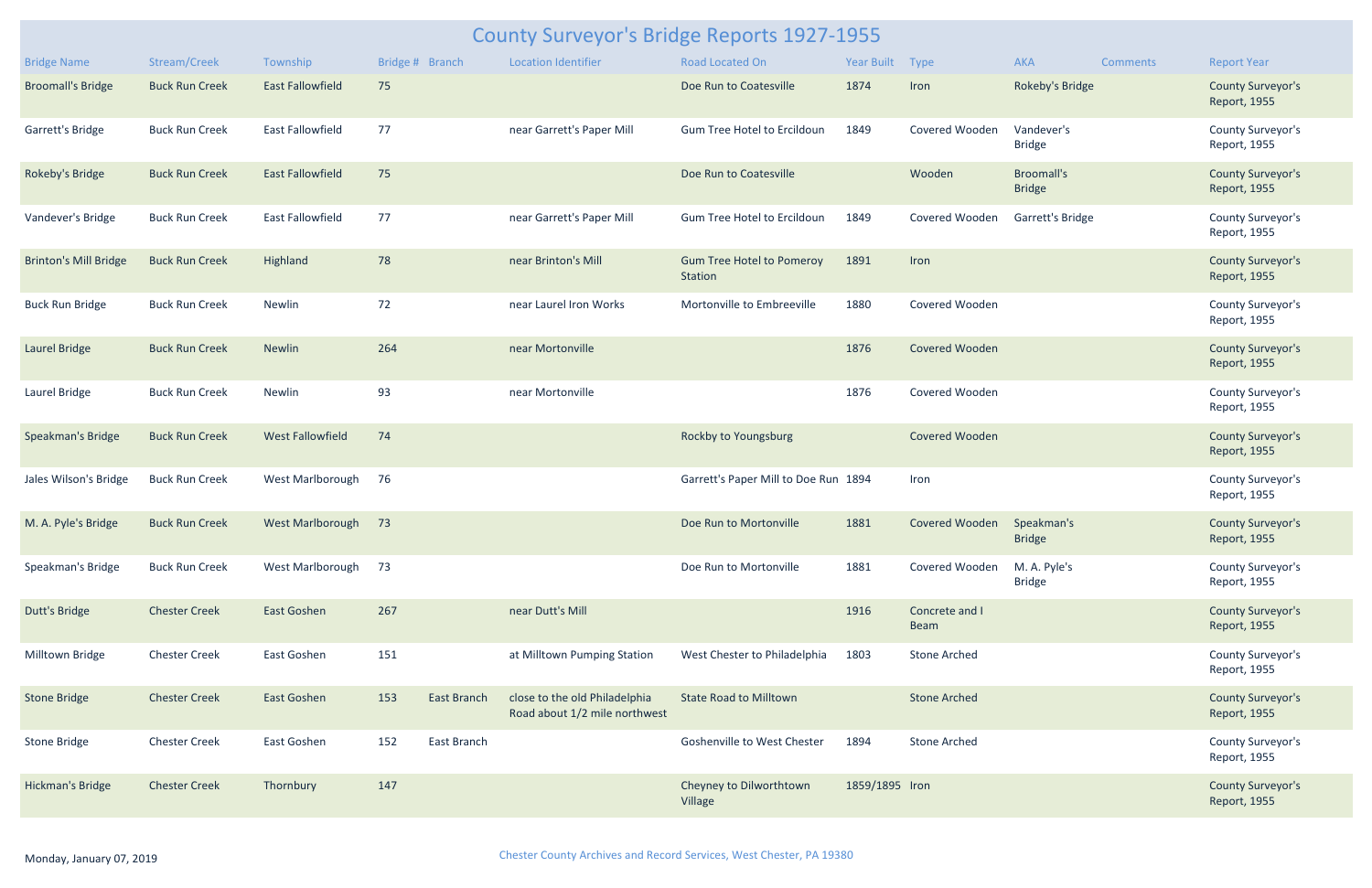| <b>County Surveyor's Bridge Reports 1927-1955</b> |                         |                         |     |                 |                                     |                                                       |                 |                               |                              |                 |                                          |
|---------------------------------------------------|-------------------------|-------------------------|-----|-----------------|-------------------------------------|-------------------------------------------------------|-----------------|-------------------------------|------------------------------|-----------------|------------------------------------------|
| <b>Bridge Name</b>                                | Stream/Creek            | Township                |     | Bridge # Branch | <b>Location Identifier</b>          | Road Located On                                       | Year Built Type |                               | <b>AKA</b>                   | <b>Comments</b> | <b>Report Year</b>                       |
| Sproat's Bridge                                   | <b>Chester Creek</b>    | Thornbury               | 228 |                 | near Westtown Station               |                                                       | 1909            | Iron                          |                              |                 | County Surveyor's<br>Report, 1955        |
| <b>Iron Bridge</b>                                | <b>Chester Creek</b>    | Westtown                | 148 |                 | at Westtown Station                 | <b>Street Road</b>                                    | 1877            | Iron                          |                              |                 | <b>County Surveyor's</b><br>Report, 1955 |
| <b>Stone Arched Bridge</b>                        | <b>Chester Creek</b>    | Westtown                | 150 |                 |                                     | West Chester to Westtown<br>School                    | 1911            | <b>Brick</b>                  |                              |                 | County Surveyor's<br>Report, 1955        |
| <b>Westtown School</b><br><b>Bridge</b>           | <b>Chester Creek</b>    | Westtown                | 149 | East Branch     | east of Westtown Station            |                                                       | 1832            | Covered Wooden                |                              |                 | <b>County Surveyor's</b><br>Report, 1955 |
| Porter's Mill Bridge                              | Crum Creek              | South Coventry          | 304 |                 |                                     |                                                       | 1928            | I Beam                        |                              |                 | County Surveyor's<br>Report, 1932 & 1935 |
| Covered Wooden<br><b>Bridge</b>                   | <b>Crum Creek</b>       | Willistown              | 159 |                 | at Israel Bartram's Mill            | White Horse to Newtown<br>Square                      | 1860            | Covered Wooden                |                              |                 | <b>County Surveyor's</b><br>Report, 1955 |
| Coxe's Bridge                                     | <b>Crum Creek</b>       | Willistown              | 161 |                 |                                     | Worrilow's Mill to Entriken's<br>Mill                 | 1904            | <b>Stone Arched</b>           |                              |                 | County Surveyor's<br>Report, 1955        |
| <b>Worrilow's Bridge</b>                          | <b>Crum Creek</b>       | Willistown              | 160 |                 | at Worrilow's Mill                  | White Horse School House to<br><b>Entrekin's Mill</b> | 1869/1921 Iron  |                               |                              |                 | <b>County Surveyor's</b><br>Report, 1955 |
| <b>Grange Bridge</b>                              | <b>Culbertson Creek</b> | East Brandywine         | 256 |                 | near Grange Hall                    |                                                       | 1915            | Two Arch Stone                |                              |                 | County Surveyor's<br>Report, 1955        |
| North's Bridge                                    | <b>Culbertson Run</b>   | <b>East Brandywine</b>  | 279 |                 | near property of George R.<br>North |                                                       | 1917            | Concrete and I<br><b>Beam</b> |                              |                 | <b>County Surveyor's</b><br>Report, 1955 |
| Marshall's Bridge                                 | <b>Culbertsons Run</b>  | East Brandywine         | 135 |                 | at Marshall's Creamery              | Lyndell to Coatesville                                | 1903            | Stone Arched                  |                              |                 | County Surveyor's<br>Report, 1955        |
| Darby Creek Bridge                                | <b>Darby Creek</b>      | Easttown                | 162 |                 | at Waterloo Mills                   |                                                       |                 | 1859/1908 Open Wooden         | Waterloo<br><b>Bridge</b>    |                 | <b>County Surveyor's</b><br>Report, 1955 |
| Waterloo Bridge                                   | Darby Creek             | Easttown                | 162 |                 | at Waterloo Mills                   |                                                       |                 | 1859/1908 Open Wooden         | Darby Creek<br><b>Bridge</b> |                 | County Surveyor's<br>Report, 1955        |
| <b>Hayes Clark Bridge</b>                         | Doe Run Creek           | <b>East Fallowfield</b> | 79  |                 |                                     | Doe Run to McWilliamstown                             | 1884            | Covered Wooden                |                              |                 | <b>County Surveyor's</b><br>Report, 1955 |
| Lott Keech's Bridge                               | Doe Run Creek           | East Fallowfield        | 250 |                 | near Lott Keech                     |                                                       | 1914            | Steel Plate Girder            |                              |                 | County Surveyor's<br>Report, 1955        |
| <b>Waters Bridge</b>                              | Doe Run Creek           | Londonderry             | 253 |                 |                                     |                                                       | 1914            | <b>Steel Plate Girder</b>     |                              |                 | <b>County Surveyor's</b><br>Report, 1955 |
| Baker's Ford Bridge                               | Doe Run Creek           | West Marlborough        | 82  |                 | near Doe Run Station                | Doe Run to Cochranville                               | 1871/1890 Iron  |                               |                              |                 | County Surveyor's<br>Report, 1955        |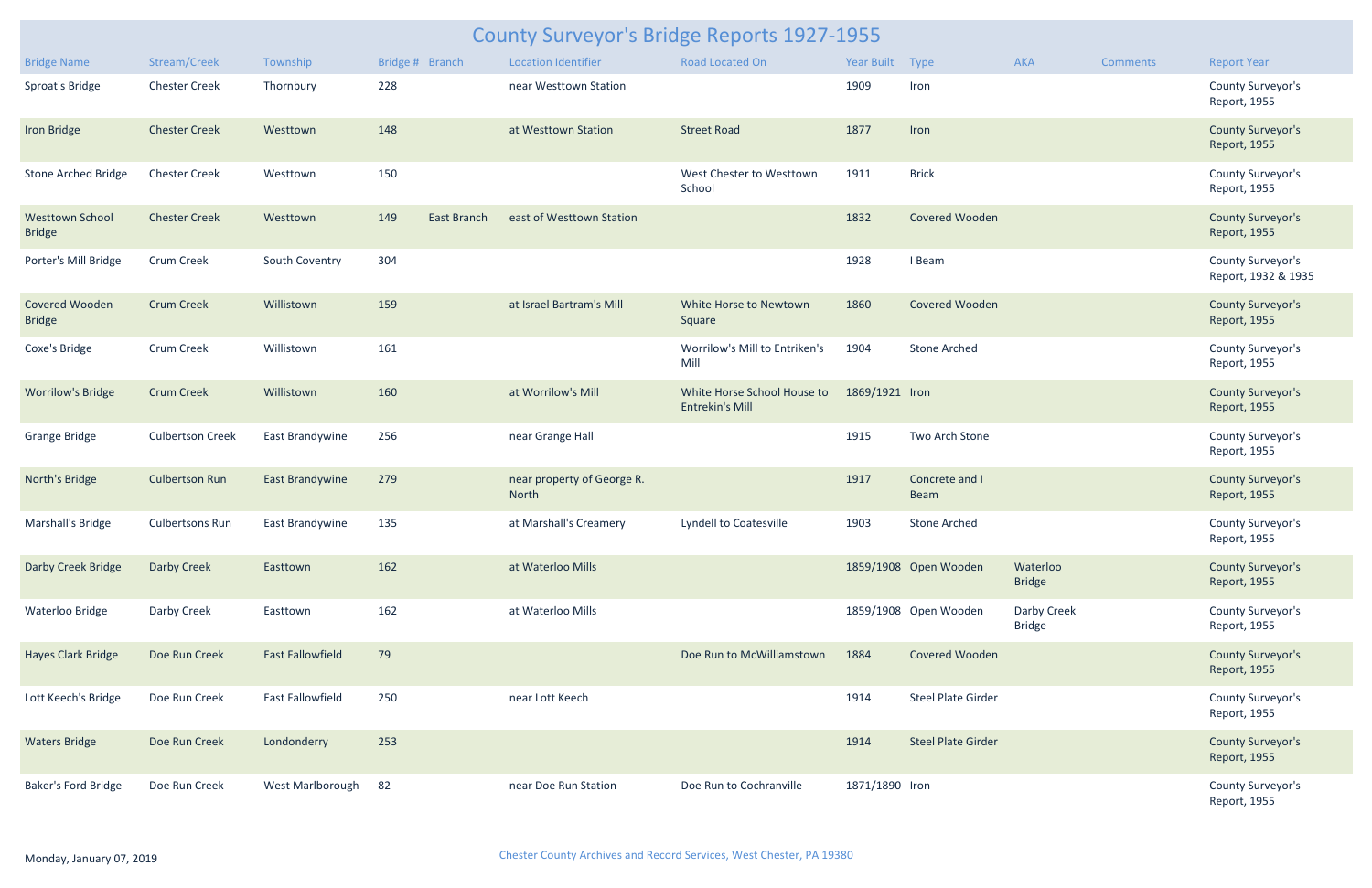|                                                   | <b>County Surveyor's Bridge Reports 1927-1955</b> |                         |                 |                    |                                                            |                                    |                 |                               |                              |                 |                                          |  |  |
|---------------------------------------------------|---------------------------------------------------|-------------------------|-----------------|--------------------|------------------------------------------------------------|------------------------------------|-----------------|-------------------------------|------------------------------|-----------------|------------------------------------------|--|--|
| <b>Bridge Name</b>                                | Stream/Creek                                      | Township                | Bridge # Branch |                    | <b>Location Identifier</b>                                 | <b>Road Located On</b>             | Year Built Type |                               | <b>AKA</b>                   | <b>Comments</b> | <b>Report Year</b>                       |  |  |
| <b>Barnard's Bridge</b>                           | Doe Run Creek                                     | <b>West Marlborough</b> | 285             | South Branch       | on land of Jerry Barnard                                   |                                    | 1919            | Concrete and I<br><b>Beam</b> |                              |                 | <b>County Surveyor's</b><br>Report, 1955 |  |  |
| Doe Run Bridge                                    | Doe Run Creek                                     | West Marlborough        | 81              |                    | in Doe Run Village                                         | Doe Run to Coatesville             | 1820/1881 Iron  |                               |                              |                 | County Surveyor's<br>Report, 1955        |  |  |
| Palmer's Bridge                                   | Doe Run Creek                                     | West Marlborough        | 80              |                    | at Palmer's Paper Mill                                     | Doe Run to Mortonville             | 1905            | Iron                          |                              |                 | <b>County Surveyor's</b><br>Report, 1955 |  |  |
| Spring Dell Bridge                                | Doe Run Creek                                     | West Marlborough        | 237             |                    | at George Bailey's Blacksmith<br>shop                      |                                    | 1911            | Iron Girder                   |                              |                 | County Surveyor's<br>Report, 1955        |  |  |
| Lloyd's Bridge                                    | <b>East Creek</b>                                 | <b>East Nottingham</b>  | 23.5            |                    | at Hillaman's Inn                                          | from Nottingham Station            | 1884            | Iron                          | <b>Stubb's Bridge</b>        |                 | <b>County Surveyor's</b><br>Report, 1955 |  |  |
| Stubb's Bridge                                    | <b>East Creek</b>                                 | <b>East Nottingham</b>  | 23.5            |                    | at Hillaman's Inn                                          | from Nottingham Station            | 1884            | Iron                          | Lloyd's Bridge               |                 | County Surveyor's<br>Report, 1955        |  |  |
| <b>Flood Bridge</b>                               | <b>East Valley Creek</b>                          | Tredyffrin              | 168             |                    | at the farm of A. J. Cassett                               |                                    | 1859            | Open Wooden                   |                              |                 | <b>County Surveyor's</b><br>Report, 1955 |  |  |
| Jean's Mill Bridge                                | <b>East Valley Creek</b>                          | Tredyffrin              | 169             |                    | at Jean's Mill now Whitworth's                             | Salem Church to Swedesford<br>Road | 1873            | Iron                          | Whitworth's<br><b>Bridge</b> |                 | County Surveyor's<br>Report, 1955        |  |  |
| Knox's Bridge                                     | <b>East Valley Creek</b>                          | Tredyffrin              | 165             |                    | at the head of Valley Forge Dam Valley Forge to Swedesford | Road                               |                 | 1851/1865 Covered Wooden      |                              |                 | <b>County Surveyor's</b><br>Report, 1955 |  |  |
| Rennard's Mill Bridge                             | <b>East Valley Creek</b>                          | Tredyffrin              | 167             |                    | at Rennard's Mill                                          |                                    | 1867/1882 Iron  |                               |                              |                 | County Surveyor's<br>Report, 1955        |  |  |
| <b>Whitworth's Bridge</b>                         | <b>East Valley Creek</b>                          | Tredyffrin              | 169             |                    | at Jean's Mill now Whitworth's                             | Salem Church to Swedesford<br>Road | 1873            | Iron                          | Jean's Mill<br><b>Bridge</b> |                 | <b>County Surveyor's</b><br>Report, 1955 |  |  |
| Rudolph's and Arthur's Elk Creek<br><b>Bridge</b> |                                                   | New London              | 26              |                    | at Rudolph's & Arthur's Paper<br>Mill                      | Hickory Hill to Kembelville        |                 | 1880/1915 Covered Wooden      |                              |                 | County Surveyor's<br>Report, 1955        |  |  |
| <b>Quimby Bridge</b>                              | <b>Elk Creek</b>                                  | Penn                    | 260             |                    | near Pusey's Grist Mill                                    |                                    | 1915            | <b>Steel I Beam</b>           |                              |                 | <b>County Surveyor's</b><br>Report, 1955 |  |  |
| Eavenson's Bridge                                 | <b>French Creek</b>                               |                         | 296             |                    |                                                            |                                    |                 | Concrete                      |                              | Township bridge | County Surveyor's<br>Report, 1927        |  |  |
| <b>Brower's Bridge</b>                            | <b>French Creek</b>                               | <b>East Nantmeal</b>    | 200             | <b>West Branch</b> |                                                            | James Mill to Houses Store         | 1904            | <b>Stone Arched</b>           |                              |                 | <b>County Surveyor's</b><br>Report, 1955 |  |  |
| Dengler's Bridge                                  | French Creek                                      | <b>East Nantmeal</b>    | 201             | West Branch        | at George Dengler's Mill                                   | Marsh to Elverson                  | 1884            | Iron                          |                              |                 | County Surveyor's<br>Report, 1955        |  |  |
| <b>Warwick Furnace</b>                            | <b>French Creek</b>                               | <b>East Nantmeal</b>    | 246             |                    | near Warwick Furnace                                       |                                    | 1913            | <b>Stone Arched</b>           |                              |                 | <b>County Surveyor's</b><br>Report, 1955 |  |  |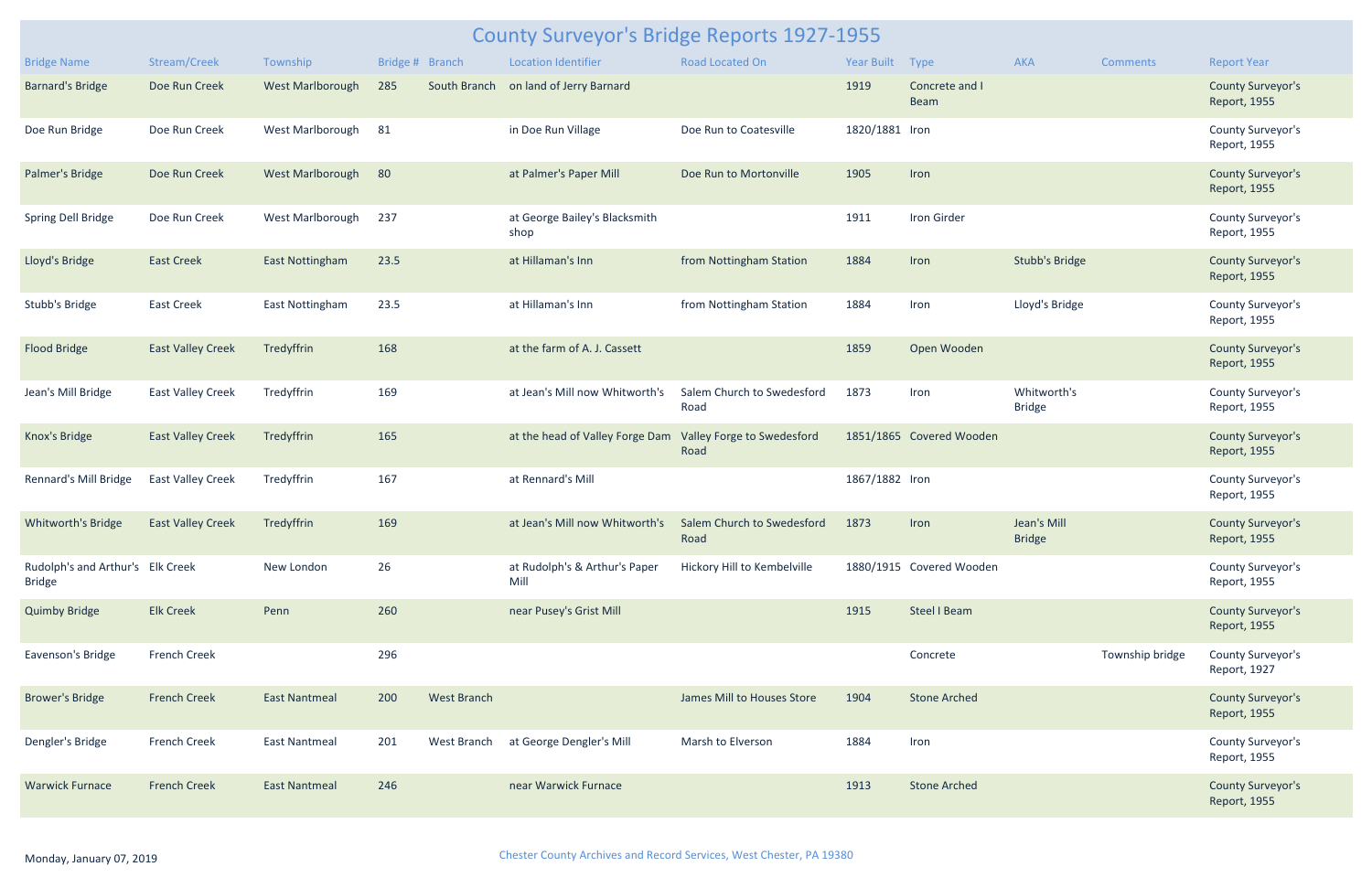| <b>County Surveyor's Bridge Reports 1927-1955</b> |                     |                       |                 |                                                          |                                              |                 |                           |                              |          |                                          |  |  |
|---------------------------------------------------|---------------------|-----------------------|-----------------|----------------------------------------------------------|----------------------------------------------|-----------------|---------------------------|------------------------------|----------|------------------------------------------|--|--|
| <b>Bridge Name</b>                                | Stream/Creek        | Township              | Bridge # Branch | <b>Location Identifier</b>                               | Road Located On                              | Year Built Type |                           | AKA                          | Comments | <b>Report Year</b>                       |  |  |
| Heistand's Bridge                                 | <b>French Creek</b> | <b>East Pikeland</b>  | 189             | at U.S.G. Rapp's Farm                                    | Ridge Road to Kimberton                      | 1869            | Iron                      | Rapp's Iron<br><b>Bridge</b> |          | County Surveyor's<br>Report, 1955        |  |  |
| <b>Ironsides Bridge</b>                           | <b>French Creek</b> | <b>East Pikeland</b>  | 187             |                                                          | Phoenixville to Morgantown                   |                 | Covered Wooden            |                              |          | <b>County Surveyor's</b><br>Report, 1955 |  |  |
| Mary Snowden                                      | <b>French Creek</b> | <b>East Pikeland</b>  | 187             |                                                          | Phoenixville to Morgantown                   |                 | Covered Wooden            |                              |          | County Surveyor's<br>Report, 1927/1955   |  |  |
| Rapp's Bridge                                     | <b>French Creek</b> | <b>East Pikeland</b>  | 188             | at Rapp's Mills                                          | Emery's Shops to Rapp's Mill                 | 1860            | Covered Wooden            |                              |          | <b>County Surveyor's</b><br>Report, 1955 |  |  |
| Rapp's Iron Bridge                                | <b>French Creek</b> | <b>East Pikeland</b>  | 189             | at U.S.G. Rapp's Farm                                    | Ridge Road to Kimberton                      | 1869            | Iron                      | Heistand's<br><b>Bridge</b>  |          | County Surveyor's<br>Report, 1955        |  |  |
| Cook's Bridge                                     | <b>French Creek</b> | <b>East Vincent</b>   | 195             | at Cook's Ford                                           | Kimberton to Pughtown (Close 1897<br>to)     |                 | Iron                      |                              |          | <b>County Surveyor's</b><br>Report, 1955 |  |  |
| Hallman's Bridge                                  | <b>French Creek</b> | <b>East Vincent</b>   | 191             | at Hallman's Mill                                        | Wilson's Corner to Seven Stars<br>Hotel      | 1854            | Covered Wooden            | Lockard's<br><b>Bridge</b>   |          | County Surveyor's<br>Report, 1955        |  |  |
| Hall's Bridge                                     | <b>French Creek</b> | <b>East Vincent</b>   | 193             | at Henry Hall's                                          | Red Hill Creamery to<br>Birchrunville        | 1850            | Covered Wooden            |                              |          | <b>County Surveyor's</b><br>Report, 1955 |  |  |
| Kennedy's Bridge                                  | <b>French Creek</b> | <b>East Vincent</b>   | 190             | at Kennedy's Farm, now James<br>Grahams                  | Kimberton to Seven Stars                     | 1856            | Covered Wooden            |                              |          | County Surveyor's<br>Report, 1955        |  |  |
| Lockard's Bridge                                  | <b>French Creek</b> | <b>East Vincent</b>   | 191             | at Hallman's Mill                                        | Wilson's Corner to Seven Stars<br>Hotel      | 1854            | Covered Wooden            | Hallman's<br><b>Bridge</b>   |          | <b>County Surveyor's</b><br>Report, 1955 |  |  |
| Sheeder's Bridge                                  | French Creek        | <b>East Vincent</b>   | 194             |                                                          | Sheeder's Paper Mill to Birch<br>Run Village | 1887            | Iron                      |                              |          | <b>County Surveyor's</b><br>Report, 1955 |  |  |
| <b>Tyson's Bridge</b>                             | <b>French Creek</b> | <b>East Vincent</b>   | 196             | at Tyson's mill                                          |                                              | 1905            | Iron                      |                              |          | <b>County Surveyor's</b><br>Report, 1955 |  |  |
| Wilson's Bridge                                   | French Creek        | <b>East Vincent</b>   | 192             | at Wilson's Corner                                       | Kimberton to Pughtown                        | 1830            | Covered Wooden            |                              |          | County Surveyor's<br>Report, 1955        |  |  |
| <b>Gay Street Bridge</b>                          | <b>French Creek</b> | Phoenixville          | 186             |                                                          | <b>Gay Street</b>                            | 1883            | Iron                      |                              |          | <b>County Surveyor's</b><br>Report, 1955 |  |  |
| Main Street Bridge                                | French Creek        | Phoenixville          | 185             |                                                          | <b>Main Street</b>                           | 1875            | Stone                     |                              |          | County Surveyor's<br>Report, 1955        |  |  |
| Coventryville Bridge                              | <b>French Creek</b> | <b>South Coventry</b> | 198             | near the Village of Coventryville Ridge Road to Elverson |                                              | 1877            | Covered Wooden            |                              |          | <b>County Surveyor's</b><br>Report, 1955 |  |  |
| James Mill Bridge<br>(Steel)                      | <b>French Creek</b> | South Coventry        | 203             | near Charles James' Mill                                 |                                              | 1904            | <b>Steel Plate Girder</b> |                              |          | County Surveyor's<br>Report, 1955        |  |  |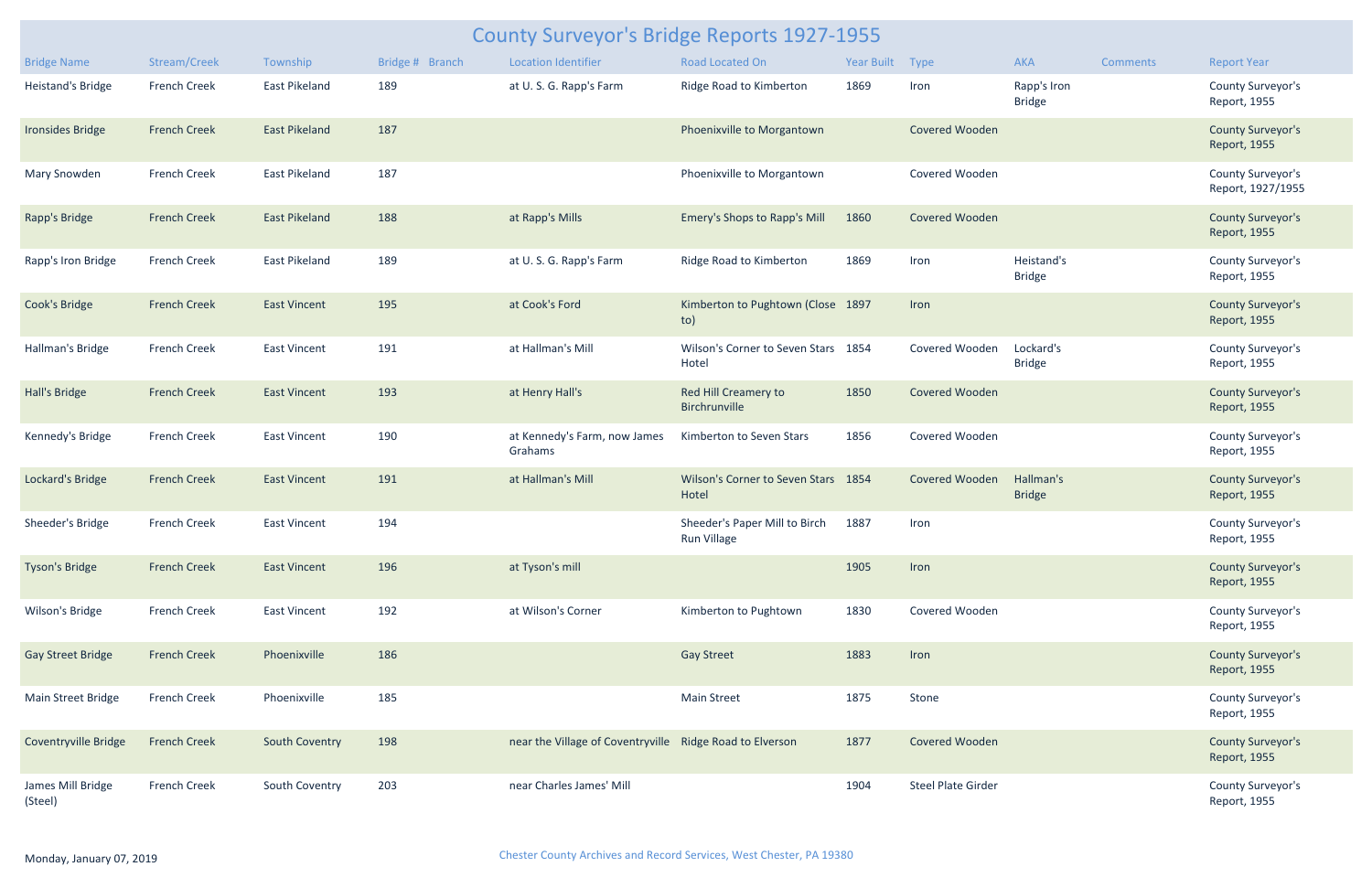| <b>County Surveyor's Bridge Reports 1927-1955</b> |                     |                        |                 |             |                              |                                                      |                |                               |            |                 |                                          |
|---------------------------------------------------|---------------------|------------------------|-----------------|-------------|------------------------------|------------------------------------------------------|----------------|-------------------------------|------------|-----------------|------------------------------------------|
| <b>Bridge Name</b>                                | Stream/Creek        | Township               | Bridge # Branch |             | <b>Location Identifier</b>   | <b>Road Located On</b>                               | Year Built     | Type                          | <b>AKA</b> | <b>Comments</b> | <b>Report Year</b>                       |
| Pughtown Bridge                                   | <b>French Creek</b> | South Coventry         | 197             |             | near Pughtown Village        | Pottstown to West chester                            | 1804           | <b>Stone Arched</b>           |            |                 | <b>County Surveyor's</b><br>Report, 1955 |
| Knauer's Bridge                                   | French Creek        | Warwick                | 199             | West Branch | at Knauer's Mill             | Knauer's Mill to the Falls of<br><b>French Creek</b> | 1889           | Iron                          |            |                 | County Surveyor's<br>Report, 1955        |
| <b>Knauertown Bridge</b>                          | <b>French Creek</b> | Warwick                | 204             |             | at the Village of Knauertown | <b>Ridge Road</b>                                    | 1819           | <b>Stone Arched</b>           |            |                 | <b>County Surveyor's</b><br>Report, 1955 |
| Knauertown Bridge                                 | French Creek        | Warwick                | 259             |             | near Knauertown              |                                                      | 1915           | <b>Steel Girder</b>           |            |                 | County Surveyor's<br>Report, 1955        |
| <b>Hopewell Bridge</b>                            | <b>Hopewell Run</b> | <b>East Nottingham</b> | 273             |             |                              | <b>Hopewell to Oxford</b>                            | 1916           | Concrete and I<br><b>Beam</b> |            |                 | <b>County Surveyor's</b><br>Report, 1955 |
| Glen Dale Bridge                                  | Indian Run          | Wallace                | 290             |             |                              |                                                      | 1920           | Concrete                      |            |                 | County Surveyor's<br>Report, 1932 & 1935 |
| <b>Chambers Bridge</b>                            | <b>Indian Run</b>   | West Brandywine        | 284             |             | on land of Charles Chambers  |                                                      | 1919           | Concrete and I<br><b>Beam</b> |            |                 | <b>County Surveyor's</b><br>Report, 1955 |
| Frazier's Bridge                                  | Indian Run          | West Brandywine        | 235             |             |                              | Barneston to Brandywine<br>Manor                     | 1910           | <b>Stone Arched</b>           |            |                 | County Surveyor's<br>Report, 1955        |
| Wiley's Mill Bridge                               | Irvin's Run         | Lower Oxford           | 19              |             |                              | Hayesville to Tweedale                               | 1860           | Iron                          |            |                 | <b>County Surveyor's</b><br>Report, 1955 |
| <b>Black Horse Bridge</b>                         | Lady Run            | East Bradford          | 112             |             | near Cope's Bridge           | <b>Strausburg Road</b>                               | 1807/1885 Iron |                               |            |                 | County Surveyor's<br>Report, 1955        |
| Lady Run Bridge                                   | Lady Run            | <b>East Bradford</b>   | 113             |             |                              | West Chester to Downingtown 1901                     |                | <b>Stone Arched</b>           |            |                 | <b>County Surveyor's</b><br>Report, 1955 |
| Park's Bridge                                     | Lady Run            | <b>East Bradford</b>   | 251             |             | near Samuel Park's farm      |                                                      | 1914           | Steel I Beam                  |            |                 | County Surveyor's<br>Report, 1955        |
| <b>Wood's Dam Bridge</b>                          | Little Elk Creek    |                        | 298             |             |                              |                                                      | 1925           | Concrete                      |            | Township bridge | <b>County Surveyor's</b><br>Report, 1927 |
| Elk Bridge                                        | Little Elk Creek    | Elk                    | 227             |             |                              |                                                      | 1909           | <b>Steel Plate Girder</b>     |            |                 | County Surveyor's<br>Report, 1955        |
| Glen Hope Bridge                                  | Little Elk Creek    | Elk                    | 40              |             | at Anderson's Ford           | <b>Chrome to Lewisville</b>                          | 1889           | Covered Wooden                |            |                 | <b>County Surveyor's</b><br>Report, 1955 |
| Mount Rockey Bridge                               | Little Elk Creek    | Elk                    | 42              |             |                              | Mount Rockey to New London                           |                | Covered Wooden                |            |                 | County Surveyor's<br>Report, 1955        |
| <b>Sharpless Mill Bridge</b>                      | Little Elk Creek    | Elk                    | 41              |             |                              | Hickory Hill to Blake                                |                | Open Wooden                   |            |                 | <b>County Surveyor's</b><br>Report, 1955 |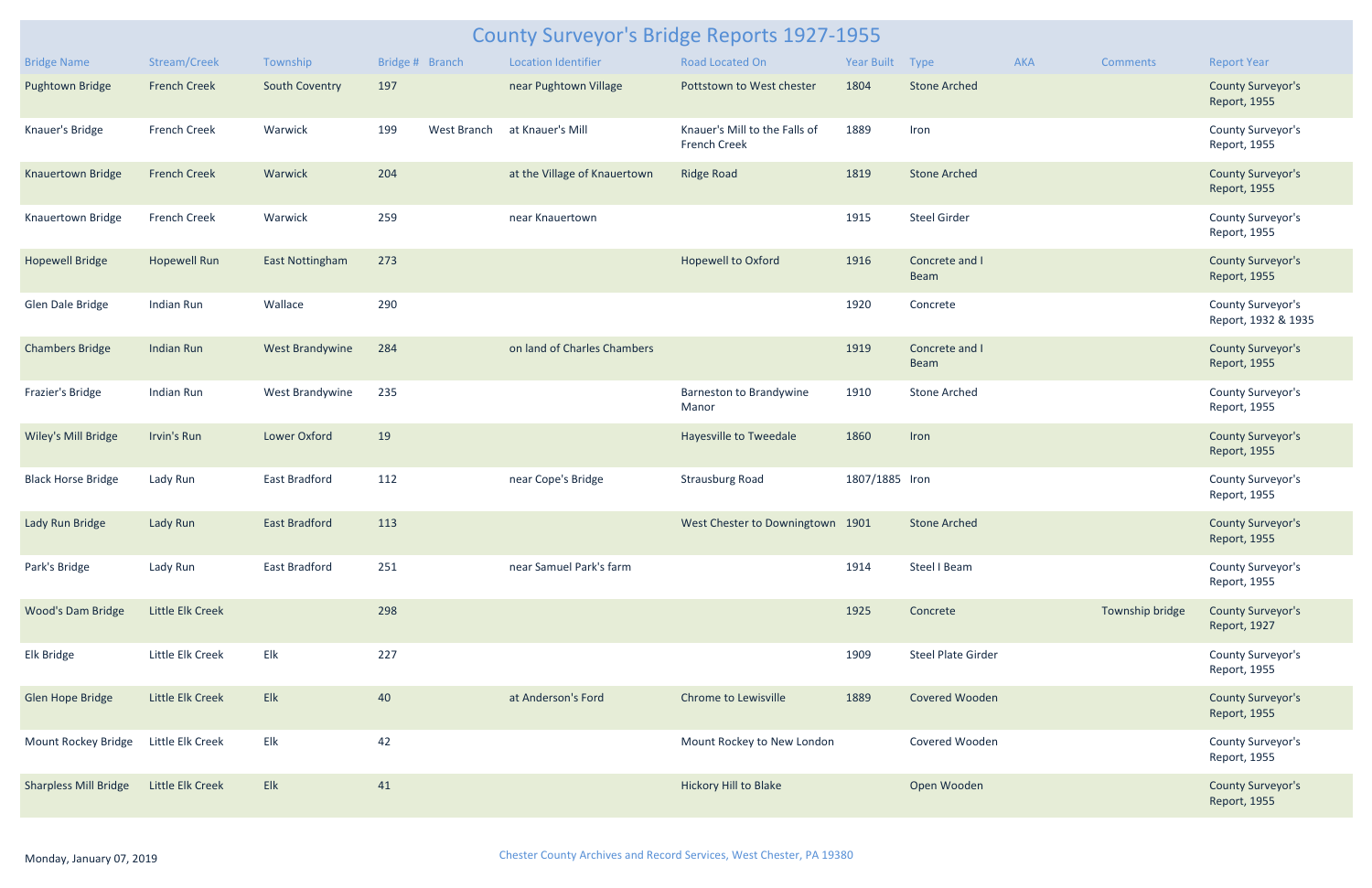| <b>County Surveyor's Bridge Reports 1927-1955</b> |                       |                        |                 |                    |                            |                                                       |                  |                     |                                |                                     |                                          |  |
|---------------------------------------------------|-----------------------|------------------------|-----------------|--------------------|----------------------------|-------------------------------------------------------|------------------|---------------------|--------------------------------|-------------------------------------|------------------------------------------|--|
| <b>Bridge Name</b>                                | Stream/Creek          | Township               | Bridge # Branch |                    | <b>Location Identifier</b> | Road Located On                                       | Year Built Type  |                     | AKA                            | <b>Comments</b>                     | <b>Report Year</b>                       |  |
| Allison's Bridge                                  | Marsh Creek           |                        | 299             |                    |                            |                                                       | 1925             | Concrete            |                                | Township bridge                     | County Surveyor's<br>Report, 1927        |  |
| Denny's Bridge                                    | <b>Marsh Creek</b>    | <b>Upper Uwchlan</b>   | 130             |                    |                            | Eagle Hotel to Loags Corner                           | 1866/1908 Wooden |                     |                                |                                     | <b>County Surveyor's</b><br>Report, 1955 |  |
| Krauser's Bridge                                  | Marsh Creek           | <b>Upper Uwchlan</b>   | 131             |                    |                            | Font Creamery to Cornog<br>Station                    | 1905             | <b>Stone Arched</b> |                                |                                     | County Surveyor's<br>Report, 1955        |  |
| Larkin's Bridge                                   | <b>Marsh Creek</b>    | <b>Upper Uwchlan</b>   | 128             |                    |                            | Downingtown to Milford Mills 1854/1881 Covered Wooden |                  |                     |                                |                                     | <b>County Surveyor's</b><br>Report, 1955 |  |
| Milford Mills Bridge                              | Marsh Creek           | <b>Upper Uwchlan</b>   | 129             |                    |                            | Milford Mills to Eagle Hotel                          | 1857             | Covered Wooden      |                                |                                     | County Surveyor's<br>Report, 1955        |  |
| Palsgrove Bridge                                  | <b>Marsh Creek</b>    | <b>Upper Uwchlan</b>   | 132             |                    |                            | Font Creamery to Glen Moore 1879                      |                  | Flood               |                                |                                     | <b>County Surveyor's</b><br>Report, 1955 |  |
| Cream Bridge                                      | Muddy Run             | <b>Upper Oxford</b>    | 20              |                    |                            | Oxford to Homeville                                   | 1899             | Iron                | Ferguson's<br><b>Bridge</b>    |                                     | County Surveyor's<br>Report, 1955        |  |
| Evan's Bridge                                     | <b>Muddy Run</b>      | <b>Upper Oxford</b>    | 22              |                    | at Sweets Springs          | <b>Russellville to Homeville</b>                      | 1857             | Covered Wooden      |                                |                                     | <b>County Surveyor's</b><br>Report, 1955 |  |
| Ferguson's Bridge                                 | Muddy Run             | <b>Upper Oxford</b>    | 20              |                    |                            | Oxford to Homeville                                   | 1899             | Iron                | Cream Bridge                   |                                     | County Surveyor's<br>Report, 1955        |  |
| Muddy Run Bridge                                  | <b>Muddy Run</b>      | <b>Upper Oxford</b>    | 21              |                    |                            | <b>Cream to Homeville</b>                             | 1904             | Two Arch Stone      |                                |                                     | <b>County Surveyor's</b><br>Report, 1955 |  |
| Lloyd's Bridge                                    | North East Creek      | <b>East Nottingham</b> | 23              |                    |                            | Oxford to Hillaman's Inn                              | 1884             | Iron                |                                |                                     | <b>County Surveyor's</b><br>Report, 1955 |  |
| <b>Wilson's Bridge</b>                            | North East Creek      | <b>East Nottingham</b> |                 |                    | near R. W. Wilson          |                                                       | 1910             |                     |                                | township bridge                     | <b>County Surveyor's</b><br>Report, 1955 |  |
| Stubb's Bridge                                    | North East Creek      | West Nottingham        | 43              |                    |                            | Nottingham Station to<br>Hillaman's Inn               | 1860/1877 Iron   |                     |                                |                                     | County Surveyor's<br>Report, 1955        |  |
| Atglen Borough Bridge Octoraro Creek              |                       | Atglen                 | 33.5            | <b>East Branch</b> |                            |                                                       | 1882             | Iron                |                                |                                     | <b>County Surveyor's</b><br>Report, 1955 |  |
| <b>Holmes Bridge</b>                              | <b>Octoraro Creek</b> | Lower Oxford           | 10              |                    |                            | Oxford to Kirkwood                                    |                  | Iron                | Longs Fording<br><b>Bridge</b> | Inter-County<br>Bridges - Lancaster | County Surveyor's<br>Report, 1955        |  |
| Longs Fording Bridge                              | <b>Octoraro Creek</b> | Lower Oxford           | 10              |                    |                            | Oxford to Kirkwood                                    |                  | Iron                | <b>Holmes Bridge</b>           | Inter-County<br>Bridges - Lancaster | <b>County Surveyor's</b><br>Report, 1955 |  |
| Mount Vernon Bridge                               | <b>Octoraro Creek</b> | Lower Oxford           | 8               |                    |                            | <b>Oxford to Union Meeting</b><br>House               |                  | Covered Wooden      |                                | Inter-County<br>Bridges - Lancaster | County Surveyor's<br>Report, 1955        |  |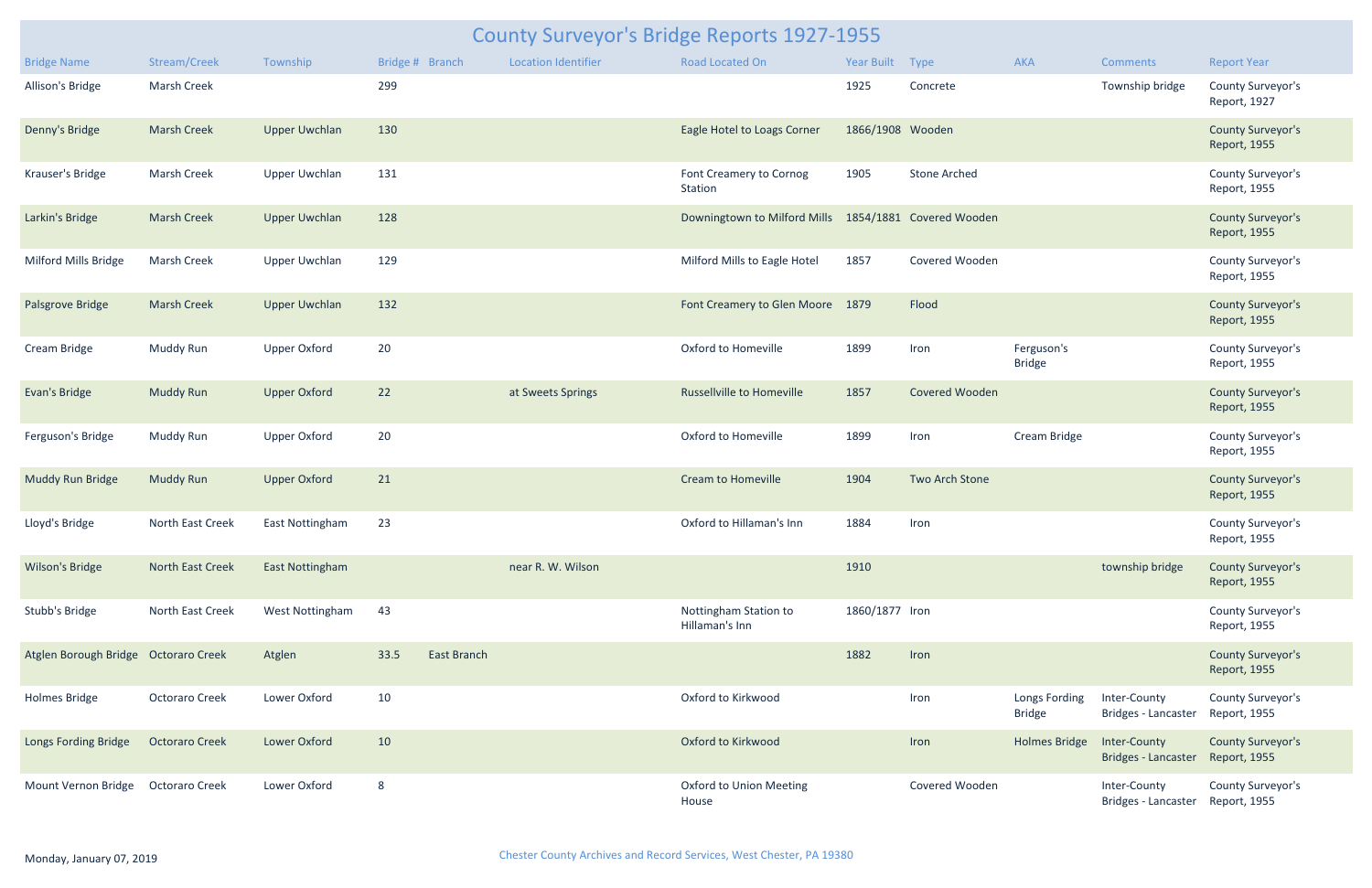| <b>County Surveyor's Bridge Reports 1927-1955</b> |                       |                         |                 |                            |                                                  |                 |                       |                               |                                                  |                                          |  |  |
|---------------------------------------------------|-----------------------|-------------------------|-----------------|----------------------------|--------------------------------------------------|-----------------|-----------------------|-------------------------------|--------------------------------------------------|------------------------------------------|--|--|
| <b>Bridge Name</b>                                | Stream/Creek          | Township                | Bridge # Branch | <b>Location Identifier</b> | Road Located On                                  | Year Built Type |                       | AKA                           | <b>Comments</b>                                  | <b>Report Year</b>                       |  |  |
| <b>Pine Grove Bridge</b>                          | <b>Octoraro Creek</b> | Lower Oxford            | $\overline{7}$  |                            | <b>Oxford to Union Meeting</b><br>House          |                 | Covered Wooden        |                               | Inter-County<br>Bridges - Lancaster              | <b>County Surveyor's</b><br>Report, 1955 |  |  |
| Worth's Bridge                                    | <b>Octoraro Creek</b> | Lower Oxford            | 9               |                            | Mount Vernon to Union<br><b>Meeting House</b>    |                 | Covered Wooden        |                               | Inter-County<br>Bridges - Lancaster              | County Surveyor's<br>Report, 1955        |  |  |
| Andrew's Bridge                                   | <b>Octoraro Creek</b> | <b>Upper Oxford</b>     | 13              |                            | New London to Lancaster via<br>Strausburg        |                 | <b>Stone Arched</b>   |                               | Inter-County<br>Bridges - Lancaster              | <b>County Surveyor's</b><br>Report, 1955 |  |  |
| <b>Bellbank Bridge</b>                            | <b>Octoraro Creek</b> | <b>Upper Oxford</b>     | 11              |                            | Homeville to Union Meeting<br>House              |                 | Covered Wooden        |                               | Inter-County<br>Bridges - Lancaster              | <b>County Surveyor's</b><br>Report, 1955 |  |  |
| Newcomer's Bridge                                 | <b>Octoraro Creek</b> | <b>Upper Oxford</b>     | 12              |                            | <b>Bellbank to Andrew's Bridge</b>               |                 | Covered Wooden        |                               | Inter-County<br>Bridges - Lancaster              | <b>County Surveyor's</b><br>Report, 1955 |  |  |
| Ferguson's Bridge                                 | <b>Octoraro Creek</b> | <b>West Fallowfield</b> | 183             |                            |                                                  |                 | Concrete              |                               | Inter-County<br>Bridges - Lancaster              | County Surveyor's<br>Report, 1955        |  |  |
| Mercer's Ford Bridge                              | <b>Octoraro Creek</b> | <b>West Fallowfield</b> | 16              |                            | Steelville to Christiana                         |                 | <b>Covered Wooden</b> |                               | Inter-County<br>Bridges - Lancaster              | <b>County Surveyor's</b><br>Report, 1955 |  |  |
| Ross's Bridge                                     | <b>Octoraro Creek</b> | West Fallowfield        | 14              |                            | <b>Cochranville to Andrew's</b><br><b>Bridge</b> |                 | Iron                  |                               | Inter-County<br>Bridges - Lancaster              | County Surveyor's<br>Report, 1955        |  |  |
| <b>Steelville Bridge</b>                          | <b>Octoraro Creek</b> | <b>West Fallowfield</b> | 15              | near Steelville            | Homeville to Christiana                          |                 | <b>Covered Wooden</b> |                               | Inter-County<br><b>Bridges - Lancaster</b>       | <b>County Surveyor's</b><br>Report, 1955 |  |  |
| <b>Blackburn's Bridge</b>                         | <b>Octoraro Creek</b> | West Nottingham         | $\overline{4}$  |                            | Nottingham Station to Elam                       | 1876            | Iron                  |                               | Inter-County<br>Bridges - Lancaster              | <b>County Surveyor's</b><br>Report, 1955 |  |  |
| <b>Greist Fording Bridge</b>                      | <b>Octoraro Creek</b> | West Nottingham 3       |                 |                            | Freemont to Elam                                 |                 | Iron                  |                               | Inter-County<br>Bridges - Lancaster Report, 1955 | <b>County Surveyor's</b>                 |  |  |
| Harkness Bridge                                   | <b>Octoraro Creek</b> | West Nottingham         | 6               |                            |                                                  |                 | Iron                  | Jackson's Bridge Inter-County | Bridges - Lancaster                              | County Surveyor's<br>Report, 1955        |  |  |
| Jackson's Bridge                                  | <b>Octoraro Creek</b> | West Nottingham         | 6               |                            |                                                  |                 | Iron                  | Harkness Bridge Inter-County  | <b>Bridges - Lancaster</b>                       | <b>County Surveyor's</b><br>Report, 1955 |  |  |
| Kirk's Bridge                                     | <b>Octoraro Creek</b> | West Nottingham         | 5               |                            | Oxford to Oakhill                                |                 | Covered Wooden        |                               | Inter-County<br>Bridges - Lancaster              | County Surveyor's<br>Report, 1955        |  |  |
| Lee's Bridge                                      | <b>Octoraro Creek</b> | West Nottingham 2       |                 |                            | Rising Sun, MD to Wrightsdale                    |                 | Covered Wooden        |                               | Inter-County<br><b>Bridges - Lancaster</b>       | <b>County Surveyor's</b><br>Report, 1955 |  |  |
| Wood's Bridge                                     | <b>Octoraro Creek</b> | West Nottingham 1       |                 | at Wood's Fording          | Wrightsdale to Cecil, MD                         |                 | Covered Wooden        |                               | Inter-County<br>Bridges - Lancaster              | County Surveyor's<br>Report, 1955        |  |  |
| <b>Chalfont's Bridge</b>                          | <b>Octoraro Creek</b> | <b>West Sadsbury</b>    | 269             |                            | Atglen to the Lancaster Pike                     | 1916            | Two Arch Stone        |                               |                                                  | <b>County Surveyor's</b><br>Report, 1955 |  |  |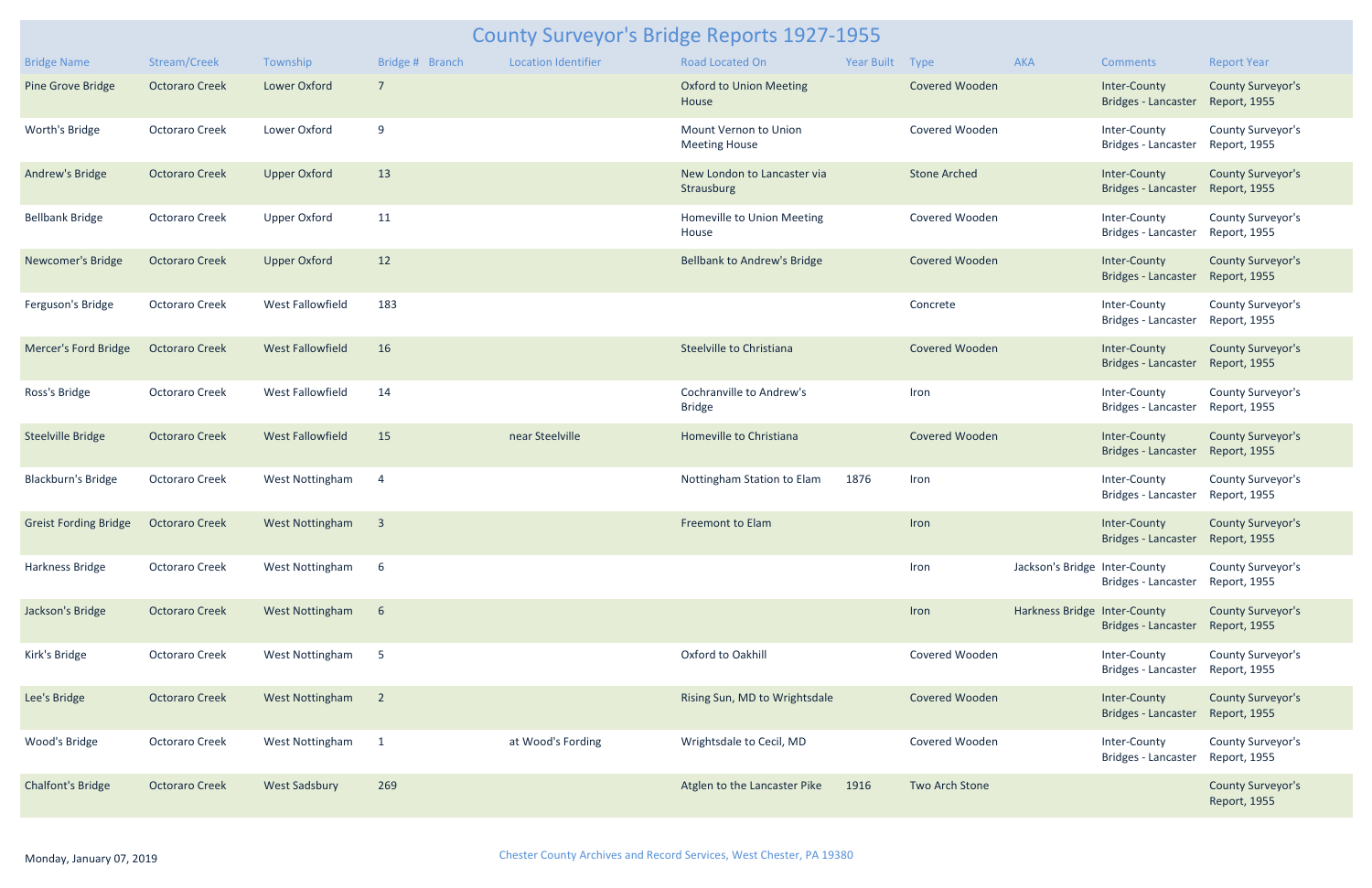| <b>County Surveyor's Bridge Reports 1927-1955</b> |                        |                      |                 |                                           |  |                                          |                 |                               |            |                                     |                                          |  |
|---------------------------------------------------|------------------------|----------------------|-----------------|-------------------------------------------|--|------------------------------------------|-----------------|-------------------------------|------------|-------------------------------------|------------------------------------------|--|
| <b>Bridge Name</b>                                | Stream/Creek           | Township             | Bridge # Branch | <b>Location Identifier</b>                |  | <b>Road Located On</b>                   | Year Built Type |                               | <b>AKA</b> | <b>Comments</b>                     | <b>Report Year</b>                       |  |
| Christiana Bridge                                 | Octoraro Creek         | West Sadsbury        | 17              |                                           |  | Atglen to Christiana                     |                 | Iron                          |            | Inter-County<br>Bridges - Lancaster | County Surveyor's<br>Report, 1955        |  |
| <b>Charlestown Village</b><br><b>Bridge</b>       | <b>Pickering Creek</b> | Charlestown          | 177             | in Charlestown Village                    |  |                                          | 1853/1880 Iron  |                               |            |                                     | <b>County Surveyor's</b><br>Report, 1955 |  |
| Davis Bridge                                      | <b>Pickering Creek</b> | Charlestown          | 178             | at Howard Davis Farm                      |  |                                          | 1894            | Iron                          |            |                                     | County Surveyor's<br>Report, 1955        |  |
| Ice Dam Bridge                                    | <b>Pickering Creek</b> | Charlestown          | 176             | at the Ice Co. Dam                        |  |                                          | 1853            | <b>Covered Wooden</b>         |            |                                     | <b>County Surveyor's</b><br>Report, 1955 |  |
| Krauser's Bridge                                  | <b>Pickering Creek</b> | East Pikeland        | 179             | at Krauser's Mill                         |  | Pikeland Churches to<br>Kimberton        | 1871            | Iron                          |            |                                     | County Surveyor's<br>Report, 1955        |  |
| Moore Hall Bridge                                 | <b>Pickering Creek</b> | Schuylkill           | 172             | at the head of Moore Hall Dam             |  | Phoenixville to Valley Forge             | 1872            | <b>Stone Arched</b>           |            |                                     | <b>County Surveyor's</b><br>Report, 1955 |  |
| Pennypacker's Mill<br><b>Bridge</b>               | <b>Pickering Creek</b> | Schuylkill           | 173             | One half mile below<br>Pennypacker's Mill |  |                                          | 1875            | Iron                          |            |                                     | County Surveyor's<br>Report, 1955        |  |
| Thompson Davis Bridge Pickering Creek             |                        | Schuylkill           | 175             | at Thompson Davis' Mill                   |  | Phoenixville to West Chester             | 1879            | <b>Covered Wooden</b>         |            |                                     | <b>County Surveyor's</b><br>Report, 1955 |  |
| Williams Corner Bridge Pickering Creek            |                        | Schuylkill           | 174             | at Williams Corner                        |  | Corner Store to Valley Forge             | 1832            | Covered Wooden                |            |                                     | County Surveyor's<br>Report, 1955        |  |
| Anselma Iron Bridge                               | <b>Pickering Creek</b> | <b>West Pikeland</b> | 184             |                                           |  | Anselma to Lionville                     | 1896            | Iron                          |            |                                     | <b>County Surveyor's</b><br>Report, 1955 |  |
| Chester Springs Bridge Pickering Creek            |                        | West Pikeland        | 182             | near Chester Springs Station              |  |                                          |                 | 1861/1879 Covered Wooden      |            |                                     | County Surveyor's<br>Report, 1955        |  |
| Hallman's Bridge                                  | <b>Pickering Creek</b> | <b>West Pikeland</b> | 277             | West Branch near Chester Springs          |  | Chester Springs to the<br>Conestoga Pike | 1917            | Concrete and I<br><b>Beam</b> |            |                                     | <b>County Surveyor's</b><br>Report, 1955 |  |
| Iron Bridge                                       | <b>Pickering Creek</b> | West Pikeland        | 181             | near Chester Springs Station              |  |                                          | 1905            | <b>Steel Plate Girder</b>     |            |                                     | County Surveyor's<br>Report, 1955        |  |
| McKinley's Bridge                                 | <b>Pickering Creek</b> | <b>West Pikeland</b> | 222             |                                           |  | Kimberton to Chester Springs             | 1905            | <b>Stone Arched</b>           |            |                                     | <b>County Surveyor's</b><br>Report, 1955 |  |
| Tustin's Bridge                                   | <b>Pickering Creek</b> | West Pikeland        | 180             |                                           |  | Chester Springs to Pikeland<br>Churches  | 1855            | Covered Wooden                |            |                                     | County Surveyor's<br>Report, 1955        |  |
| Latshaw's Mill Bridge                             | Pidgeon Creek          | <b>East Coventry</b> | 255             |                                           |  |                                          | 1914            | <b>Steel Plate Girder</b>     |            |                                     | <b>County Surveyor's</b><br>Report, 1955 |  |
| Parkerford Bridge                                 | Pidgeon Creek          | <b>East Coventry</b> | 274             | near Parkerford                           |  | Parkerford to Snowdenville               | 1916            | Concrete and Steel<br>I Beam  |            |                                     | County Surveyor's<br>Report, 1955        |  |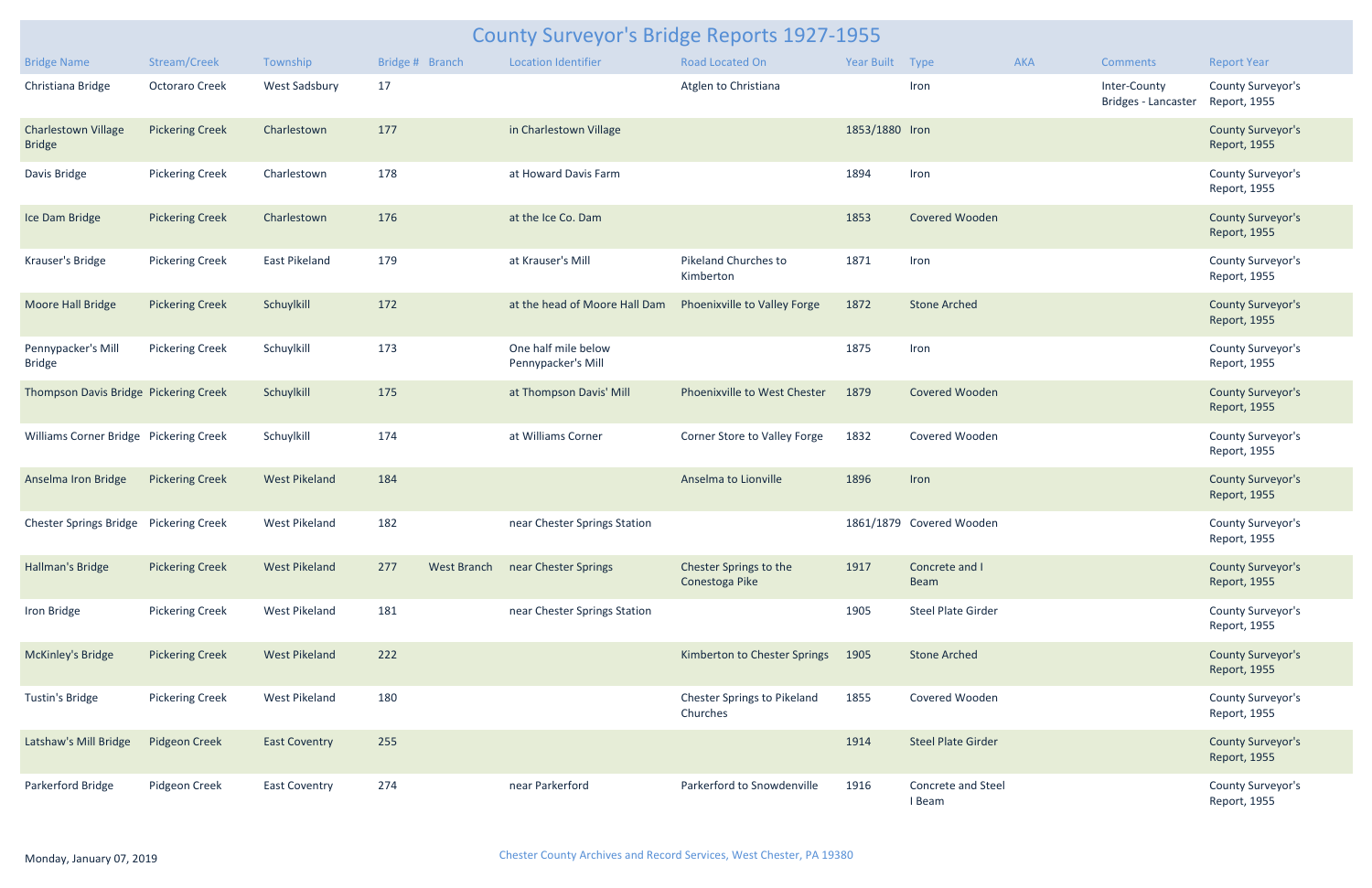| <b>County Surveyor's Bridge Reports 1927-1955</b> |                       |                      |                 |                    |                            |                                                                  |                 |                                   |            |                 |                                          |  |  |
|---------------------------------------------------|-----------------------|----------------------|-----------------|--------------------|----------------------------|------------------------------------------------------------------|-----------------|-----------------------------------|------------|-----------------|------------------------------------------|--|--|
| <b>Bridge Name</b>                                | Stream/Creek          | Township             | Bridge # Branch |                    | <b>Location Identifier</b> | Road Located On                                                  | Year Built Type |                                   | <b>AKA</b> | <b>Comments</b> | <b>Report Year</b>                       |  |  |
| Latshaw's Bridge                                  | <b>Pigeon Creek</b>   | <b>East Coventry</b> | 210             |                    | at S. B. Latshaw's Mill    | Pottstown to Bethel Methodist 1902<br>Church via Bellview School |                 | <b>Stone Arched</b>               |            |                 | <b>County Surveyor's</b><br>Report, 1955 |  |  |
| Pigeon Creek Bridge                               | Pigeon Creek          | East Coventry        | 207             |                    | in Parkerford              | Phoenixville to Reading                                          | 1804            | <b>Stone Arched</b>               |            |                 | County Surveyor's<br>Report, 1955        |  |  |
| Saylor's Bridge                                   | Pigeon Creek          | <b>East Coventry</b> | 209             |                    | at Saylor's Mill           |                                                                  | 1879            | Iron                              |            |                 | <b>County Surveyor's</b><br>Report, 1955 |  |  |
| <b>Wagoner's Bridge</b>                           | Pigeon Creek          | <b>East Coventry</b> | 208             |                    | at Wagoner's Mill          |                                                                  | 1890            | Iron                              |            |                 | County Surveyor's<br>Report, 1955        |  |  |
| Young's Bridge                                    | <b>Pine Creek</b>     | <b>West Pikeland</b> | 245             |                    | near Upperman's Store      |                                                                  | 1913            | Steel I Beam                      |            |                 | <b>County Surveyor's</b><br>Report, 1955 |  |  |
| Pocopson Bridge                                   | Pocopson Creek        |                      | 292             |                    |                            |                                                                  |                 | Concrete                          |            | Township bridge | County Surveyor's<br>Report, 1927        |  |  |
| Denton's Bridge                                   | <b>Pocopson Creek</b> | Pocopson             | 248             |                    | near Denton's Mill         |                                                                  | 1914            | <b>Stone Arched</b>               |            | also 249        | <b>County Surveyor's</b><br>Report, 1955 |  |  |
| Pocopson Covered<br><b>Bridge</b>                 | Pocopson Creek        | Pocopson             | 71              |                    | near Pocopson Station      | <b>State Road</b>                                                | 1878            | Covered Wooden                    |            |                 | County Surveyor's<br>Report, 1955        |  |  |
| <b>Chandler's Bridge</b>                          | <b>Red Clay Creek</b> | East Marlborough     | 65              |                    |                            | Kennett Square to London<br>Grove                                | 1889            | Iron                              |            |                 | <b>County Surveyor's</b><br>Report, 1955 |  |  |
| Worth's Bridge                                    | <b>Red Clay Creek</b> | East Marlborough     | 66              | West Branch        |                            | Street Road - Between<br>Willowdale and London Grove             | 1817            | Open Wooden                       |            |                 | County Surveyor's<br>Report, 1955        |  |  |
| <b>Chandler's Bridge</b>                          | <b>Red Clay Creek</b> | Kennett              | 236             |                    | at Chandler's Mill         |                                                                  | 1910            | <b>Steel Plate Girder</b>         |            |                 | <b>County Surveyor's</b><br>Report, 1955 |  |  |
| <b>Clifton Mills Bridge</b>                       | Red Clay Creek        | Kennett              | 67              | East Branch        |                            | Kennett Square to Yorklyn                                        |                 | 1852/1892 Open Queen<br>Post/Iron |            |                 | County Surveyor's<br>Report, 1955        |  |  |
| <b>Marshall's Covered</b><br><b>Bridge</b>        | <b>Red Clay Creek</b> | Kennett              | 60              |                    |                            | New Garden to Wilmington                                         |                 | 1858/1861 Covered Wooden          |            |                 | <b>County Surveyor's</b><br>Report, 1955 |  |  |
| <b>McFarland's Quarries</b><br><b>Bridge</b>      | <b>Red Clay Creek</b> | Kennett              | 63              | West Branch        |                            | Kennett Square to New Garden 1879                                |                 | Covered Wooden                    |            |                 | County Surveyor's<br>Report, 1955        |  |  |
| <b>Philip's Bridge</b>                            | <b>Red Clay Creek</b> | Kennett              | 68              | East Branch        |                            | Kennett Square to Wilmington 1903                                |                 | <b>Iron Girder</b>                |            |                 | <b>County Surveyor's</b><br>Report, 1955 |  |  |
| <b>Plankerton's Bridge</b>                        | <b>Red Clay Creek</b> | Kennett              | 64              | West Branch        |                            | Kennett Square to Avondale                                       | 1867/1888 Iron  |                                   |            |                 | County Surveyor's<br>Report, 1955        |  |  |
| Sinclair's Bridge                                 | <b>Red Clay Creek</b> | Kennett              | 62              | <b>West Branch</b> |                            | Kennett Square to Hockession 1867                                |                 | Flood                             |            |                 | <b>County Surveyor's</b><br>Report, 1955 |  |  |
|                                                   |                       |                      |                 |                    |                            |                                                                  |                 |                                   |            |                 |                                          |  |  |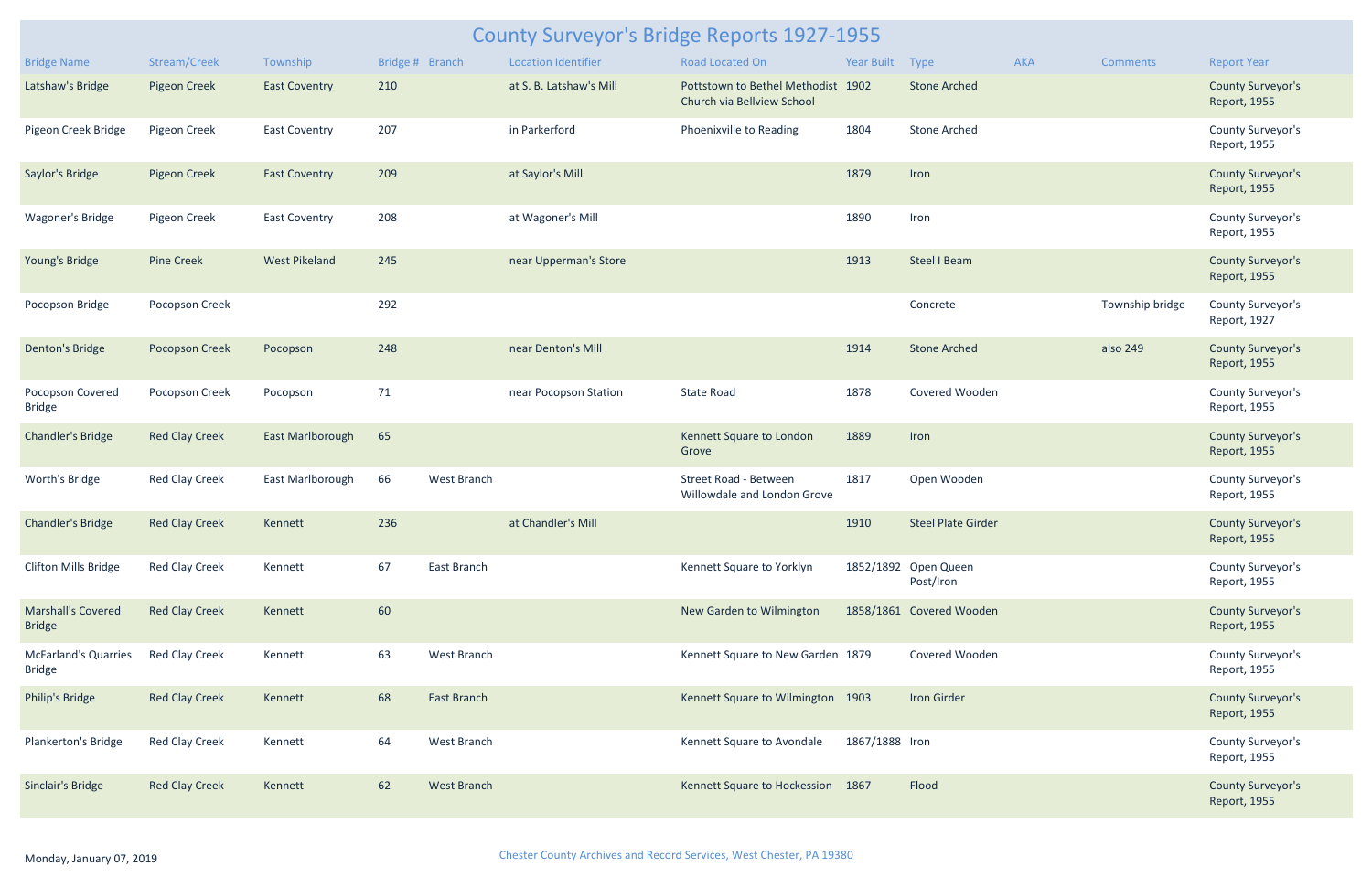| <b>County Surveyor's Bridge Reports 1927-1955</b> |                         |                       |     |                 |                              |                               |                 |                      |                                       |                                           |                                          |  |
|---------------------------------------------------|-------------------------|-----------------------|-----|-----------------|------------------------------|-------------------------------|-----------------|----------------------|---------------------------------------|-------------------------------------------|------------------------------------------|--|
| <b>Bridge Name</b>                                | Stream/Creek            | Township              |     | Bridge # Branch | <b>Location Identifier</b>   | Road Located On               | Year Built Type |                      | AKA                                   | <b>Comments</b>                           | <b>Report Year</b>                       |  |
| Birch Street Iron Bridge Red Clay Creek           |                         | Kennett Square        | 70  | East Branch     |                              | <b>Birch Street</b>           | 1896            | Iron                 |                                       |                                           | County Surveyor's<br>Report, 1955        |  |
| <b>State Street Bridge</b>                        | <b>Red Clay Creek</b>   | <b>Kennett Square</b> | 69  | East Branch     |                              | <b>State Street</b>           | /1916           | 1869/1888 Iron/Stone |                                       |                                           | <b>County Surveyor's</b><br>Report, 1955 |  |
| <b>Walnut Street Bridge</b>                       | <b>Red Clay Creek</b>   | Kennett Square        | 295 |                 |                              | <b>Walnut Street</b>          | 1923            | Concrete             |                                       |                                           | County Surveyor's<br>Report, 1932 & 1935 |  |
| Miles Mill Bridge                                 | <b>Red Clay Creek</b>   | New Garden            | 266 |                 |                              |                               | 1916            | Iron                 |                                       |                                           | <b>County Surveyor's</b><br>Report, 1955 |  |
| Davis Bridge                                      | <b>Ridley Creek</b>     | East Goshen           | 238 |                 |                              | West Chester to White Horse   | 1911            | Iron Girder          | <b>Dutton's Mill</b><br><b>Bridge</b> |                                           | County Surveyor's<br>Report, 1955        |  |
| <b>Dutton's Mill Bridge</b>                       | <b>Ridley Creek</b>     | <b>East Goshen</b>    | 238 |                 |                              | West Chester to White Horse   | 1911            | <b>Iron Girder</b>   | Davis Bridge                          |                                           | <b>County Surveyor's</b><br>Report, 1955 |  |
| <b>Dutton's Mill Bridge</b>                       | <b>Ridley Creek</b>     | East Goshen           | 157 |                 | at Dutton's Mill             |                               | 1872            | Iron                 |                                       |                                           | County Surveyor's<br>Report, 1955        |  |
| Garrett's Bridge                                  | <b>Ridley Creek</b>     | Willistown            | 156 |                 | at Garrett's Paper Mill      | West Chester to Sugartown     | 1866            | Covered Wooden       |                                       |                                           | <b>County Surveyor's</b><br>Report, 1955 |  |
| Johnson's Bridge                                  | <b>Ridley Creek</b>     | Willistown            | 154 |                 |                              | Ashbridge Road                | 1858            | Covered Wooden       |                                       |                                           | County Surveyor's<br>Report, 1955        |  |
| Johnson's Bridge                                  | <b>Ridley Creek</b>     | Willistown            | 154 |                 |                              | Ashbridge Road                | 1858            | Covered Wooden       |                                       | Inter-County<br><b>Bridges - Delaware</b> | <b>County Surveyor's</b><br>Report, 1955 |  |
| Stone Arched Bridge                               | <b>Ridley Creek</b>     | Willistown            | 155 |                 | at Ridley Power house        |                               | 1818            | Stone Arched         |                                       |                                           | County Surveyor's<br>Report, 1955        |  |
| Thornbury's Bridge                                | <b>Road Run</b>         | <b>West Bradford</b>  | 268 |                 | near Marshallton             | <b>Strasburg Road</b>         | 1916            | One Arch Stone       |                                       |                                           | <b>County Surveyor's</b><br>Report, 1955 |  |
| James Mill Bridge<br>(Stone)                      | Rock Run                | South Coventry        | 202 |                 | at James Mill                | Ridge Road                    |                 | <b>Stone Arched</b>  |                                       |                                           | County Surveyor's<br>Report, 1955        |  |
| Navigation Farm Bridge Schuylkill Canal           |                         |                       | 56  |                 |                              |                               |                 |                      |                                       |                                           | <b>County Surveyor's</b><br>Report, 1927 |  |
| Parkerford Bridge                                 | Schuylkill Canal        | <b>East Coventry</b>  | 217 |                 | at Parkerford                | Linfield to Parkerford        |                 | Iron                 |                                       | Inter-County<br>Bridges -                 | County Surveyor's<br>Report, 1955        |  |
| Parkerford Bridge                                 | <b>Schuylkill Canal</b> | <b>East Coventry</b>  | 217 |                 | at the Village of Parkerford | <b>Linfield to Parkerford</b> |                 | Iron                 |                                       | Entry comes after<br>Bridge #279          | <b>County Surveyor's</b><br>Report, 1955 |  |
|                                                   | Schuylkill Canal        | <b>East Vincent</b>   | 215 |                 | near Spring City             |                               |                 | Iron                 |                                       | Inter-County<br>Bridges -                 | County Surveyor's<br>Report, 1955        |  |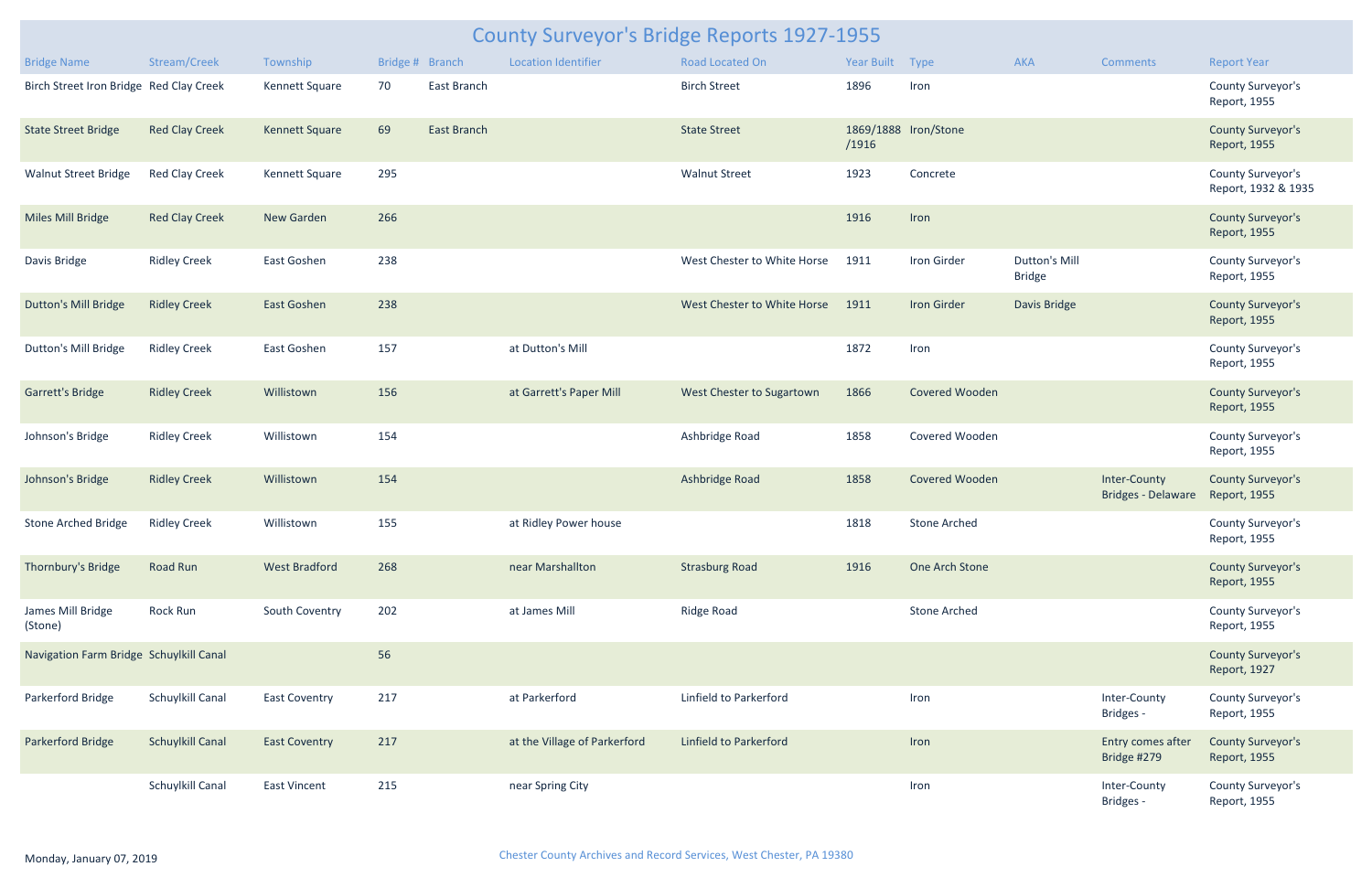| County Surveyor's Bridge Reports 1927-1955 |                                      |                       |                 |                                       |                                                      |                 |                           |                                        |                                  |                                          |  |  |  |
|--------------------------------------------|--------------------------------------|-----------------------|-----------------|---------------------------------------|------------------------------------------------------|-----------------|---------------------------|----------------------------------------|----------------------------------|------------------------------------------|--|--|--|
| <b>Bridge Name</b>                         | Stream/Creek                         | Township              | Bridge # Branch | <b>Location Identifier</b>            | <b>Road Located On</b>                               | Year Built Type |                           | <b>AKA</b>                             | Comments                         | <b>Report Year</b>                       |  |  |  |
| Iron Bridge                                | <b>Schuylkill Canal</b>              | <b>East Vincent</b>   | 215             | near Spring City                      |                                                      |                 | Iron                      |                                        | Entry comes after<br>Bridge #279 | <b>County Surveyor's</b><br>Report, 1955 |  |  |  |
| <b>Tower Locks Bridge</b>                  | Schuylkill Canal                     | East Vincent          | 216             | at Tower's Locks above Spring<br>City |                                                      |                 | Open Wooden               |                                        | Inter-County<br>Bridges -        | County Surveyor's<br>Report, 1955        |  |  |  |
| <b>Canal Bridge</b>                        | <b>Schuylkill Canal</b>              | <b>North Coventry</b> | 56              |                                       |                                                      |                 |                           |                                        | Inter-County<br>Bridges -        | <b>County Surveyor's</b><br>Report, 1955 |  |  |  |
| Heister's Ford Bridge                      | Schuylkill River                     | <b>East Coventry</b>  | 219             | at Sanatoga Station                   |                                                      |                 | Iron                      | Sanatoga Bridge Inter-County           | Bridges -                        | County Surveyor's<br>Report, 1955        |  |  |  |
| Sanatoga Bridge                            | <b>Schuylkill River</b>              | <b>East Coventry</b>  | 219             | at Sanatoga Station                   |                                                      |                 | Iron                      | <b>Heister's Ford</b><br><b>Bridge</b> | Inter-County<br>Bridges -        | <b>County Surveyor's</b><br>Report, 1955 |  |  |  |
| Linfield Bridge                            | Schuylkill River                     | East Vincent          | 218             |                                       | Linfield to Parkerford                               |                 | Covered Wooden            |                                        | Inter-County<br>Bridges -        | <b>County Surveyor's</b><br>Report, 1955 |  |  |  |
| <b>Hanover Bridge</b>                      | <b>Schuylkill River</b>              | <b>North Coventry</b> | 221             | in Pottstown                          | <b>Hanover Street</b>                                |                 | Iron                      |                                        | Inter-County<br>Bridges -        | <b>County Surveyor's</b><br>Report, 1955 |  |  |  |
| Madison's Bridge                           | Schuylkill River                     | North Coventry        | 220             | at Madisonville or Kenilworth         |                                                      |                 | Iron and Wooden           |                                        | Inter-County<br>Bridges -        | County Surveyor's<br>Report, 1955        |  |  |  |
| <b>Mont Clare Bridge</b>                   | <b>Schuylkill River</b>              | Phoenixville          | 212             |                                       |                                                      |                 | Covered Wooden            |                                        | Inter-County<br>Bridges -        | <b>County Surveyor's</b><br>Report, 1955 |  |  |  |
| <b>Black Rock Bridge</b>                   | Schuylkill River                     | Schuylkill            | 213             | at Black Rock Dam                     | Phoenixville to the<br><b>Montgomery County Alms</b> |                 | Covered Wooden            |                                        | Inter-County<br>Bridges -        | County Surveyor's<br>Report, 1955        |  |  |  |
| Pawling's Bridge                           | <b>Schuylkill River</b>              | Schuylkill            | 211             | at Pawling's Station                  | Phoenixville to Norristown                           | 1820            | Covered Wooden            |                                        | Inter-County<br><b>Bridges -</b> | <b>County Surveyor's</b><br>Report, 1955 |  |  |  |
| Valley Forge Bridge                        | Schuylkill River                     | Schuylkill            | 164             | at Valley Forge                       |                                                      | 1865            | Open Queen Post<br>Wooden |                                        | Inter-County<br>Bridges -        | County Surveyor's<br>Report, 1955        |  |  |  |
| <b>Royersford Bridge</b>                   | <b>Schuylkill River</b>              | <b>Spring City</b>    | 214             |                                       |                                                      |                 | Iron                      |                                        | Inter-County<br>Bridges -        | <b>County Surveyor's</b><br>Report, 1955 |  |  |  |
| Kenilworth Bridge                          | Schuylkill, Branch of North Coventry |                       | 270             | near Kenilworth                       | Kenilworth to Pughtown                               | 1916            | <b>Stone Arched</b>       |                                        |                                  | County Surveyor's<br>Report, 1955        |  |  |  |
| Shamona Dell Bridge                        | Shamona Dell                         | Uwchlan               | 223             | at Buffington's Saw Mill              | Downingtown to Eagle                                 | 1907            | <b>Brick Arched</b>       |                                        |                                  | <b>County Surveyor's</b><br>Report, 1955 |  |  |  |
| Ellis Bridge                               | Shamona Dell Creek Uwchlan           |                       | 257             | near Dowlin's Forge                   |                                                      | 1915            | <b>Stone Arched</b>       |                                        |                                  | County Surveyor's<br>Report, 1955        |  |  |  |
| Shearer's Run Bridge                       | Shearer's Run                        | New London            | 224             |                                       |                                                      | 1907            | <b>Plate Girder</b>       |                                        |                                  | <b>County Surveyor's</b><br>Report, 1955 |  |  |  |
|                                            |                                      |                       |                 |                                       |                                                      |                 |                           |                                        |                                  |                                          |  |  |  |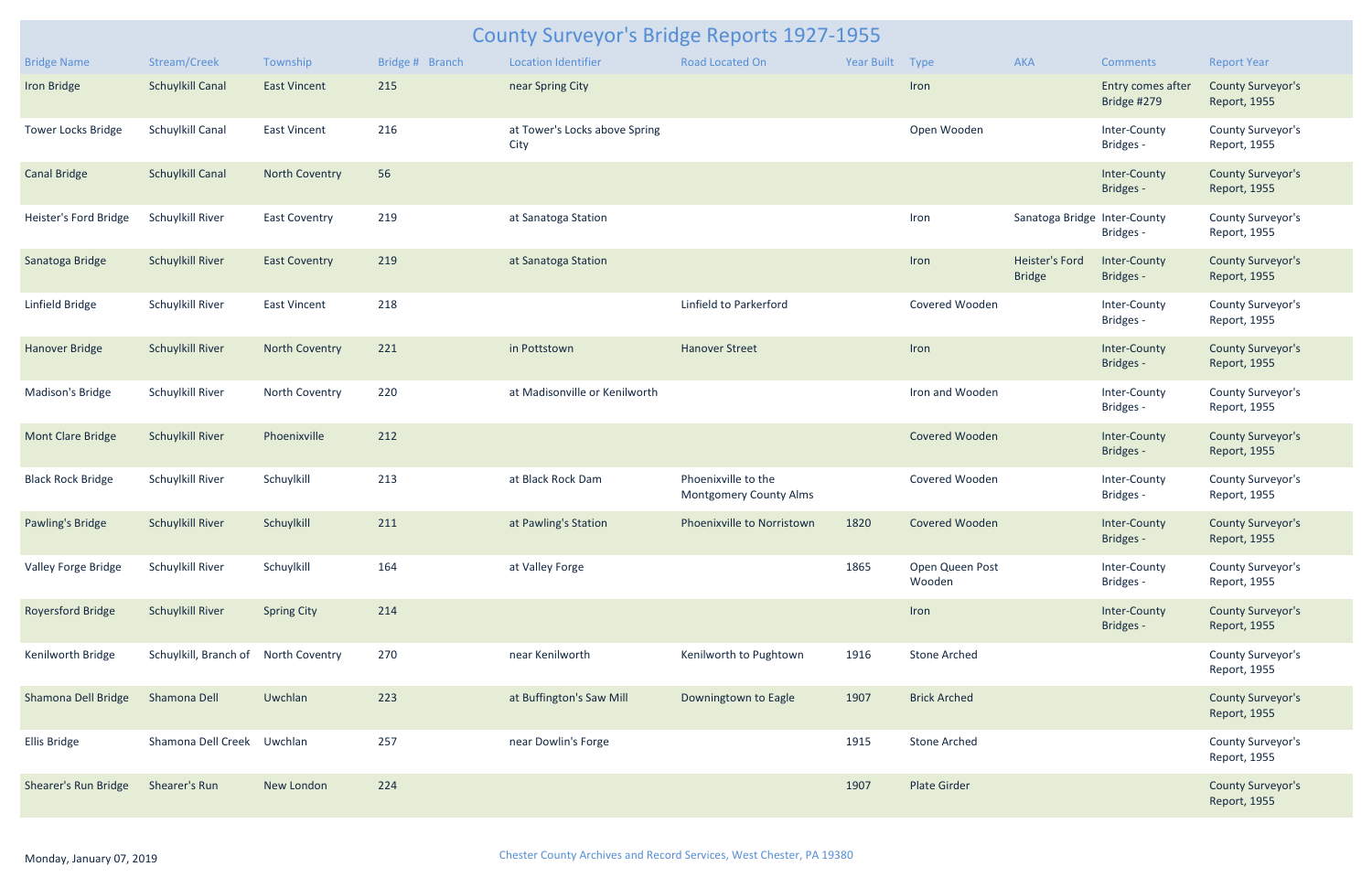| <b>County Surveyor's Bridge Reports 1927-1955</b> |                     |                       |                 |                               |                                                     |                 |                           |     |                 |                                                 |  |  |
|---------------------------------------------------|---------------------|-----------------------|-----------------|-------------------------------|-----------------------------------------------------|-----------------|---------------------------|-----|-----------------|-------------------------------------------------|--|--|
| <b>Bridge Name</b>                                | Stream/Creek        | Township              | Bridge # Branch | <b>Location Identifier</b>    | Road Located On                                     | Year Built Type |                           | AKA | <b>Comments</b> | <b>Report Year</b>                              |  |  |
| Funk's Bridge                                     | <b>Stoney Run</b>   |                       | 303             |                               |                                                     | 1926            | Concrete                  |     | Township bridge | County Surveyor's<br>Report, 1927               |  |  |
| <b>Cromby Bridge</b>                              | <b>Stoney Run</b>   | <b>East Pikeland</b>  | 205             | near Cromby Station           | Phoenixville to Spring City via<br>Cromly           | 1852            | Iron                      |     |                 | <b>County Surveyor's</b><br>Report, 1955        |  |  |
| Funk's Bridge                                     | <b>Stoney Run</b>   | <b>East Vincent</b>   | 206             |                               | Schuylkill Road                                     | 1891            | Iron                      |     |                 | County Surveyor's<br>Report, 1955               |  |  |
| <b>Reese Mill Bridge</b>                          | <b>Stoney Run</b>   | <b>East Vincent</b>   | 272             | near Reese Mill               | Spring City to Schuylkill Road                      | 1916            | <b>Steel I Beam</b>       |     |                 | <b>County Surveyor's</b><br>Report, 1955        |  |  |
| Taylor's Run Bridge                               | Taylor's Run        | West Goshen           | 287             | near William G. Embree's farm | <b>New Street</b>                                   | 1919            | <b>Stone Arched</b>       |     |                 | County Surveyor's<br>Report, 1955               |  |  |
| Thomson's Bridge                                  | <b>Trout Run</b>    | Tredyffrin            | 301             |                               |                                                     | 1925            | Concrete                  |     |                 | <b>County Surveyor's</b><br>Report, 1932 & 1935 |  |  |
| Trout Run Bridge                                  | <b>Trout Run</b>    | Tredyffrin            | 163             |                               | Valley Forge to King of Prussia                     |                 | 1800/1873 Stone Arched    |     |                 | County Surveyor's<br>Report, 1955               |  |  |
| <b>Walker's Bridge</b>                            | <b>Trout Run</b>    | Tredyffrin            | 300             |                               |                                                     | 1925            | Concrete                  |     |                 | <b>County Surveyor's</b><br>Report, 1932 & 1935 |  |  |
| Reyburn Bridge                                    | Tweeds Run          | Lower Oxford          | 261             | near Tweedale                 |                                                     | 1915            | Concrete and I<br>Beam    |     |                 | County Surveyor's<br>Report, 1955               |  |  |
| <b>Hopewell Bridge</b>                            | <b>Tweed's Run</b>  | Hopewell              | 225             |                               |                                                     | 1907            | Iron I Beam &<br>Concrete |     |                 | <b>County Surveyor's</b><br>Report, 1955        |  |  |
| Smith's Bridge                                    | <b>Valley Creek</b> |                       | 294             |                               |                                                     |                 |                           |     | Township bridge | County Surveyor's<br>Report, 1927               |  |  |
| <b>Grubb's Mill Bridge</b>                        | <b>Valley Creek</b> | <b>East Bradford</b>  | 278             | at Grubb's Mill               |                                                     | 1918            | Concrete and I<br>Beam    |     |                 | <b>County Surveyor's</b><br>Report, 1955        |  |  |
| Johnson's Bridge                                  | <b>Valley Creek</b> | East Bradford         | 116             |                               | West Chester to Downingtown 1892                    |                 | Iron                      |     |                 | County Surveyor's<br>Report, 1955               |  |  |
| <b>Flood Bridge</b>                               | <b>Valley Creek</b> | East Caln             | 117             |                               | Downingtown to Grove Village 1843/1910 Flood        |                 |                           |     |                 | <b>County Surveyor's</b><br>Report, 1955        |  |  |
| <b>Valley Creek Bridge</b>                        | <b>Valley Creek</b> | East Caln             | 230             |                               | Boot Road - Downingtown to<br><b>Bradford Hills</b> | 1910            | <b>Steel Plate Girder</b> |     |                 | County Surveyor's<br>Report, 1955               |  |  |
| <b>Steel Girder Bridge</b>                        | <b>Valley Creek</b> | <b>East Whiteland</b> | 170             |                               | <b>Devault Station to Malvern</b>                   | 1902            | <b>Steel Plate Girder</b> |     |                 | <b>County Surveyor's</b><br>Report, 1955        |  |  |
| Valley Forge Bridge                               | <b>Valley Creek</b> | Schuylkill            | 164             | at Valley Forge               |                                                     | 1865            | Iron & Stone              |     |                 | County Surveyor's<br>Report, 1955               |  |  |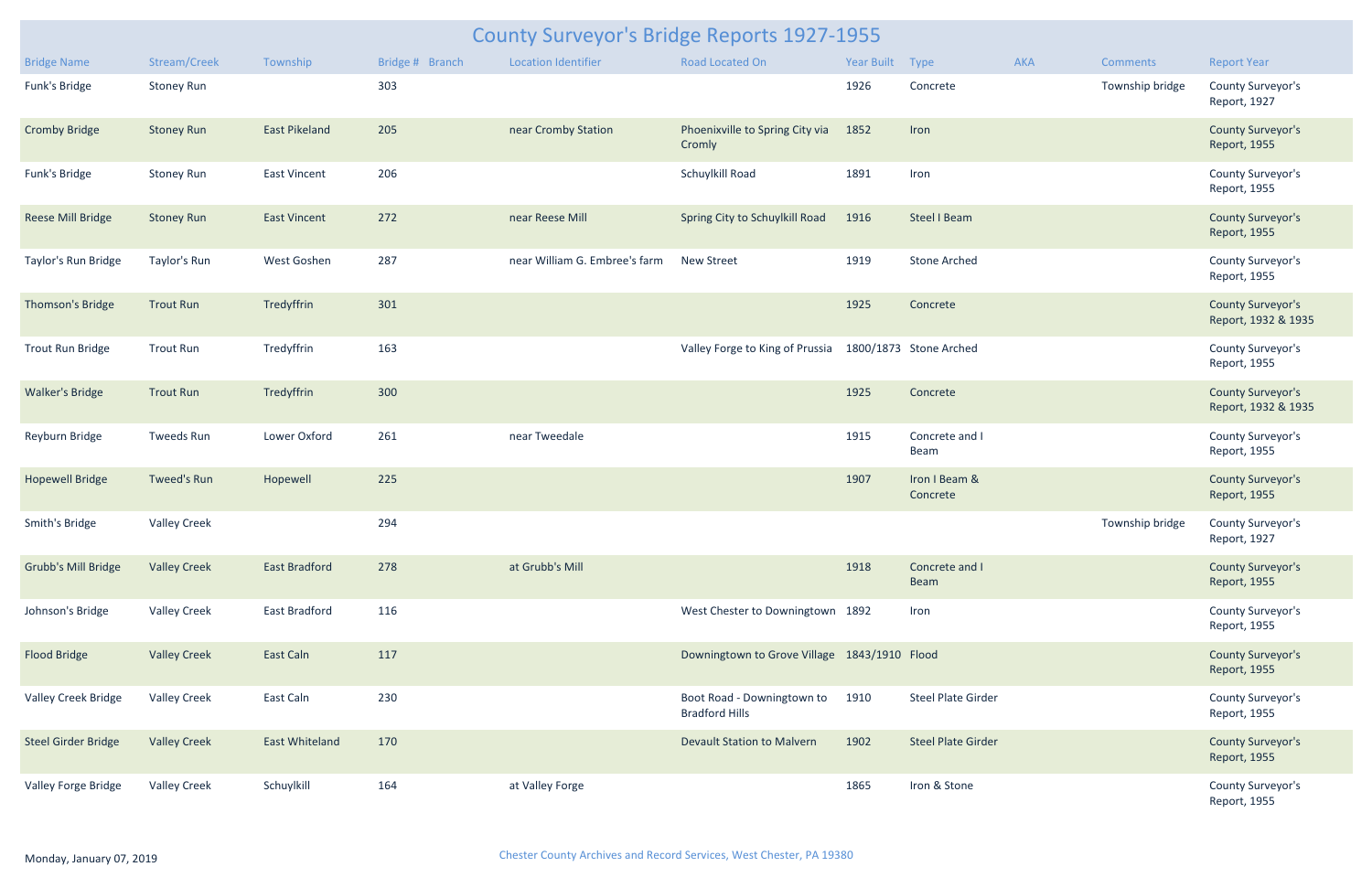| <b>County Surveyor's Bridge Reports 1927-1955</b> |                          |                       |                   |                                                                    |                                            |            |                             |            |                 |                                          |  |  |  |
|---------------------------------------------------|--------------------------|-----------------------|-------------------|--------------------------------------------------------------------|--------------------------------------------|------------|-----------------------------|------------|-----------------|------------------------------------------|--|--|--|
| <b>Bridge Name</b>                                | Stream/Creek             | Township              | Bridge # Branch   | <b>Location Identifier</b>                                         | Road Located On                            | Year Built | Type                        | <b>AKA</b> | <b>Comments</b> | <b>Report Year</b>                       |  |  |  |
| Cassatt's Bridge                                  | <b>Valley Creek</b>      | Tredyffrin            | 241               | Near the residence of Capt. E. B. Howellville to Golder<br>Cassatt |                                            | 1912       | <b>Steel Plate Girder</b>   |            |                 | <b>County Surveyor's</b><br>Report, 1955 |  |  |  |
| <b>Cedar Hollow Bridge</b>                        | <b>Valley Creek</b>      | Tredyffrin            | 171               |                                                                    | Cedar Hollow Station to<br>Swedesford Road | 1907       | <b>Stone Arched</b>         |            |                 | County Surveyor's<br>Report, 1955        |  |  |  |
| Fetter's Mill Bridge                              | <b>Valley Creek</b>      | Tredyffrin            | 282               | near Fetter's Mill                                                 |                                            | 1918       | Masonry and Steel<br>I Beam |            |                 | <b>County Surveyor's</b><br>Report, 1955 |  |  |  |
| Wilson's Bridge                                   | <b>Valley Creek</b>      | Tredyffrin            | 166               | close to the residence of Hon. P.<br>C. Knox                       |                                            | 1886       | Iron                        |            |                 | County Surveyor's<br>Report, 1955        |  |  |  |
| <b>Ship Road Bridge</b>                           | <b>Valley Creek</b>      | <b>West Whiteland</b> | 288               |                                                                    | <b>Ship Road</b>                           | 1920       |                             |            |                 | <b>County Surveyor's</b><br>Report, 1955 |  |  |  |
| <b>Whiteland Bridge</b>                           | <b>Valley Creek</b>      | West Whiteland        | 119               | at Whiteland Station                                               |                                            | 1898       | Iron                        |            |                 | County Surveyor's<br>Report, 1955        |  |  |  |
| <b>Whitford Bridge</b>                            | <b>Valley Creek</b>      | <b>West Whiteland</b> | 118               | near Whitford Station                                              | Lionville to West Chester                  | 1891       | Iron                        |            |                 | <b>County Surveyor's</b><br>Report, 1955 |  |  |  |
| Newcomer's Bridge                                 | <b>West Branch Creek</b> | <b>Upper Oxford</b>   | 258               | near Lincoln University                                            |                                            | 1915       | Concrete and I<br>Beam      |            |                 | County Surveyor's<br>Report, 1955        |  |  |  |
| <b>Laurel Bridge</b>                              | <b>White Clay Creek</b>  |                       | 54                |                                                                    |                                            |            |                             |            |                 | <b>County Surveyor's</b><br>Report, 1927 |  |  |  |
| Avondale Bridge                                   | <b>White Clay Creek</b>  | Avondale              | 289               |                                                                    | State Highway route 131                    |            |                             |            |                 | County Surveyor's<br>Report, 1955        |  |  |  |
| Avondale Bridge                                   | White Clay Creek         | Avondale              | 58                |                                                                    |                                            | 1901       | Iron                        |            |                 | <b>County Surveyor's</b><br>Report, 1955 |  |  |  |
| Third Street Bridge                               | <b>White Clay Creek</b>  | Avondale              | 240               |                                                                    | <b>Third Street</b>                        | 1912       | <b>Stone Arched</b>         |            |                 | County Surveyor's<br>Report, 1955        |  |  |  |
| Hindman's Bridge                                  | <b>White Clay Creek</b>  | Franklin              | 234               |                                                                    | Chesterville to Landenberg                 | 1910       | <b>Steel Plate Girder</b>   |            | also 231        | <b>County Surveyor's</b><br>Report, 1955 |  |  |  |
| Pennock's Bridge                                  | <b>White Clay Creek</b>  | Franklin              | 50                | at Pennock's Ford                                                  | Avondale to Elkton                         | 1879       | Iron                        |            |                 | County Surveyor's<br>Report, 1955        |  |  |  |
| Slagel's Mill Bridge                              | <b>White Clay Creek</b>  | Franklin              | 49                |                                                                    | Avondale to Kimbelville                    |            | Iron                        |            |                 | <b>County Surveyor's</b><br>Report, 1955 |  |  |  |
| Becker's Iron Bridge                              | <b>White Clay Creek</b>  | Kennett               | 61<br>West Branch |                                                                    | Kennett Square to Wilmington 1895          |            | Iron                        |            |                 | County Surveyor's<br>Report, 1955        |  |  |  |
| Good Hope Bridge                                  | <b>White Clay Creek</b>  | London Britain        | 47                | near Osmond's Factory                                              | Kembelsville to D. B. Nevin's<br>Quarry    | 1877       | Covered Wooden              |            |                 | <b>County Surveyor's</b><br>Report, 1955 |  |  |  |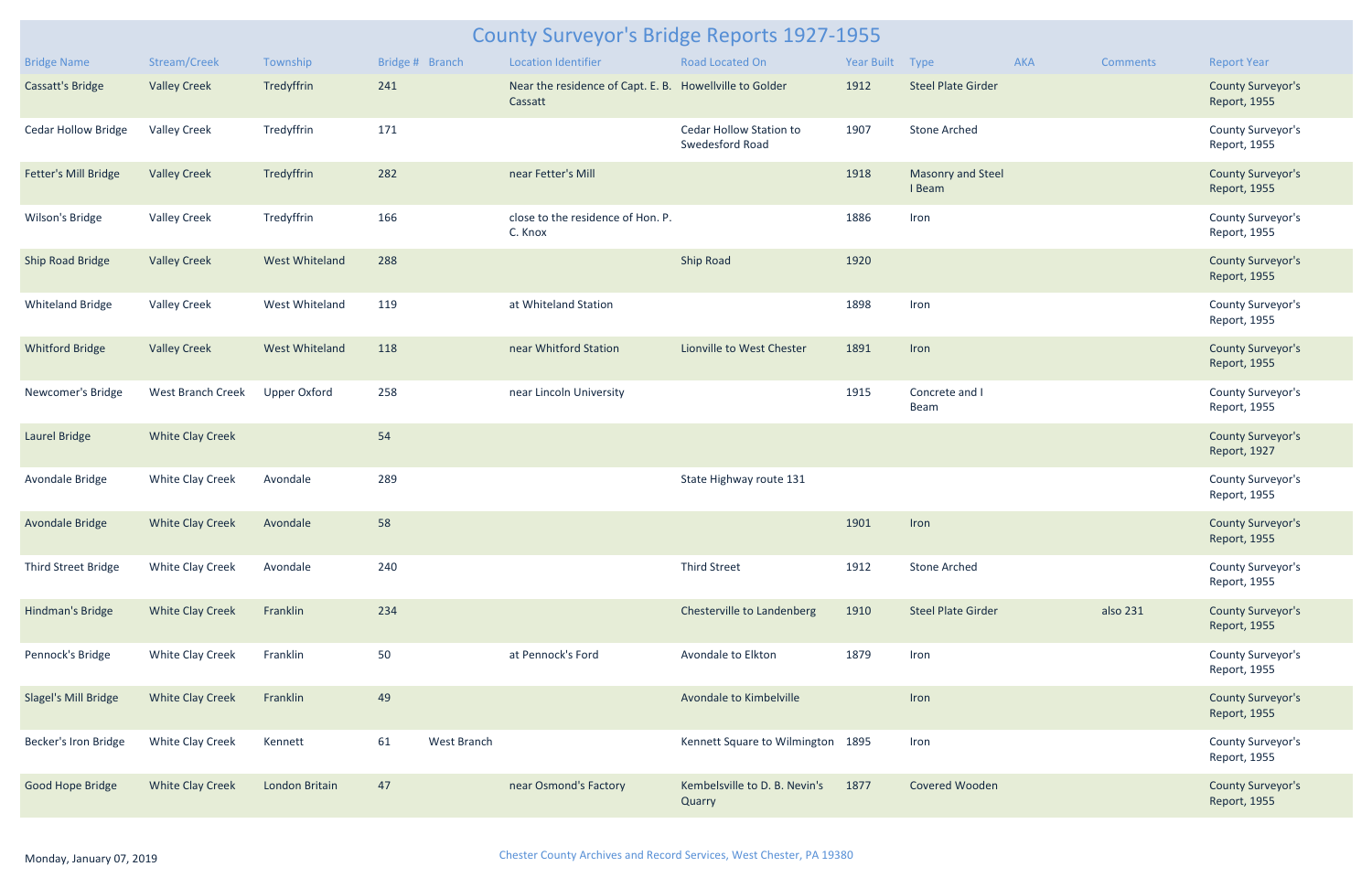| County Surveyor's Bridge Reports 1927-1955 |                         |                     |     |                    |                                                                      |                                                 |                 |                                |     |                                  |                                                 |  |  |
|--------------------------------------------|-------------------------|---------------------|-----|--------------------|----------------------------------------------------------------------|-------------------------------------------------|-----------------|--------------------------------|-----|----------------------------------|-------------------------------------------------|--|--|
| <b>Bridge Name</b>                         | Stream/Creek            | Township            |     | Bridge # Branch    | <b>Location Identifier</b>                                           | Road Located On                                 | Year Built Type |                                | AKA | <b>Comments</b>                  | <b>Report Year</b>                              |  |  |
| John Nevin's Bridge                        | White Clay Creek        | London Britain      | 46  | West Branch        |                                                                      | Kembelsville to John Nevin's<br>Quarry          | 1857            | Covered Wooden                 |     |                                  | County Surveyor's<br>Report, 1955               |  |  |
| Jones Bridge                               | <b>White Clay Creek</b> | London Britain      | 243 |                    |                                                                      |                                                 | 1913            | <b>Steel Plate Girder</b>      |     |                                  | <b>County Surveyor's</b><br>Report, 1955        |  |  |
| Jones Bridge                               | White Clay Creek        | London Britain      | 48  |                    |                                                                      | Mercer's Mill to Landenberg                     | 1899            | Covered Wooden                 |     |                                  | County Surveyor's<br>Report, 1955               |  |  |
| Mercer's Bridge                            | <b>White Clay Creek</b> | London Britain      | 293 |                    |                                                                      |                                                 | 1923            | Concrete                       |     |                                  | <b>County Surveyor's</b><br>Report, 1932 & 1935 |  |  |
| Nevin's Septivan Bridge White Clay Creek   |                         | London Britain      | 52  | East Branch        |                                                                      | Kembelsville to Wilmington                      |                 | 1855/1872 Covered Wooden       |     |                                  | County Surveyor's<br>Report, 1955               |  |  |
| <b>Sharpless Bridge</b>                    | <b>White Clay Creek</b> | London Britain      | 45  | <b>West Branch</b> |                                                                      | Kembelsville to Wilmington                      | 1851            | Covered Wooden                 |     |                                  | <b>County Surveyor's</b><br>Report, 1955        |  |  |
| Yeatman's Bridge                           | White Clay Creek        | London Britain      | 44  |                    |                                                                      | Yeatman's to Wilmington                         | 1874            | Covered Wooden                 |     |                                  | County Surveyor's<br>Report, 1955               |  |  |
| <b>Baker's Station Bridge</b>              | <b>White Clay Creek</b> | London Grove        | 59  |                    | near West Grove                                                      | West Grove to London Grove                      | 1903            | Iron                           |     |                                  | <b>County Surveyor's</b><br>Report, 1955        |  |  |
| Harvey's Bridge                            | White Clay Creek        | London Grove        | 231 |                    | at Harvey's Mill                                                     | West Grove to Jennersville                      | 1910            | Iron I Beam                    |     | also 234                         | County Surveyor's<br>Report, 1955               |  |  |
| Harvey's Bridge                            | <b>White Clay Creek</b> | London Grove        | 234 |                    |                                                                      |                                                 |                 |                                |     | also 231                         | <b>County Surveyor's</b><br>Report, 1927        |  |  |
| Hindman's Bridge                           | White Clay Creek        | London Grove        | 231 |                    |                                                                      |                                                 |                 |                                |     | also 234                         | County Surveyor's<br>Report, 1927               |  |  |
| London Grove Bridge                        | <b>White Clay Creek</b> | London Grove        | 265 |                    | Middle Branch near West Grove Meeting House West Grove to New London |                                                 | 1915            | <b>Steel Girder</b>            |     |                                  | <b>County Surveyor's</b><br>Report, 1955        |  |  |
| Miller's Bridge                            | <b>White Clay Creek</b> | London Grove        | 57  |                    |                                                                      | West Grove to Landenberg                        | 1882            | Covered Wooden                 |     |                                  | County Surveyor's<br>Report, 1955               |  |  |
| Phillip's Mill Bridge                      | <b>White Clay Creek</b> | <b>London Grove</b> | 239 | <b>West Branch</b> |                                                                      | Jennersville to Chatham                         | 1911            | Iron I Beam                    |     |                                  | <b>County Surveyor's</b><br>Report, 1955        |  |  |
| Pusey's Abbatoir<br><b>Bridge</b>          | White Clay Creek        | London Grove        | 249 |                    | Middle Branch near Pusey's Abbatoir                                  |                                                 | 1914            | <b>Steel I Beam</b>            |     | also 248                         | County Surveyor's<br>Report, 1955               |  |  |
| <b>Rock Grove Bridge</b>                   | <b>White Clay Creek</b> | London Grove        | 226 |                    |                                                                      | West Grove to Rock Grove<br><b>School House</b> | 1908            | Re-Inforced<br>Concrete Bridge |     | Entry comes after<br>Bridge #265 | <b>County Surveyor's</b><br>Report, 1955        |  |  |
| <b>Wickerton Bridge</b>                    | White Clay Creek        | London Grove        | 51  |                    |                                                                      | New London to New Garden                        | 1894            | Iron                           |     |                                  | County Surveyor's<br>Report, 1955               |  |  |